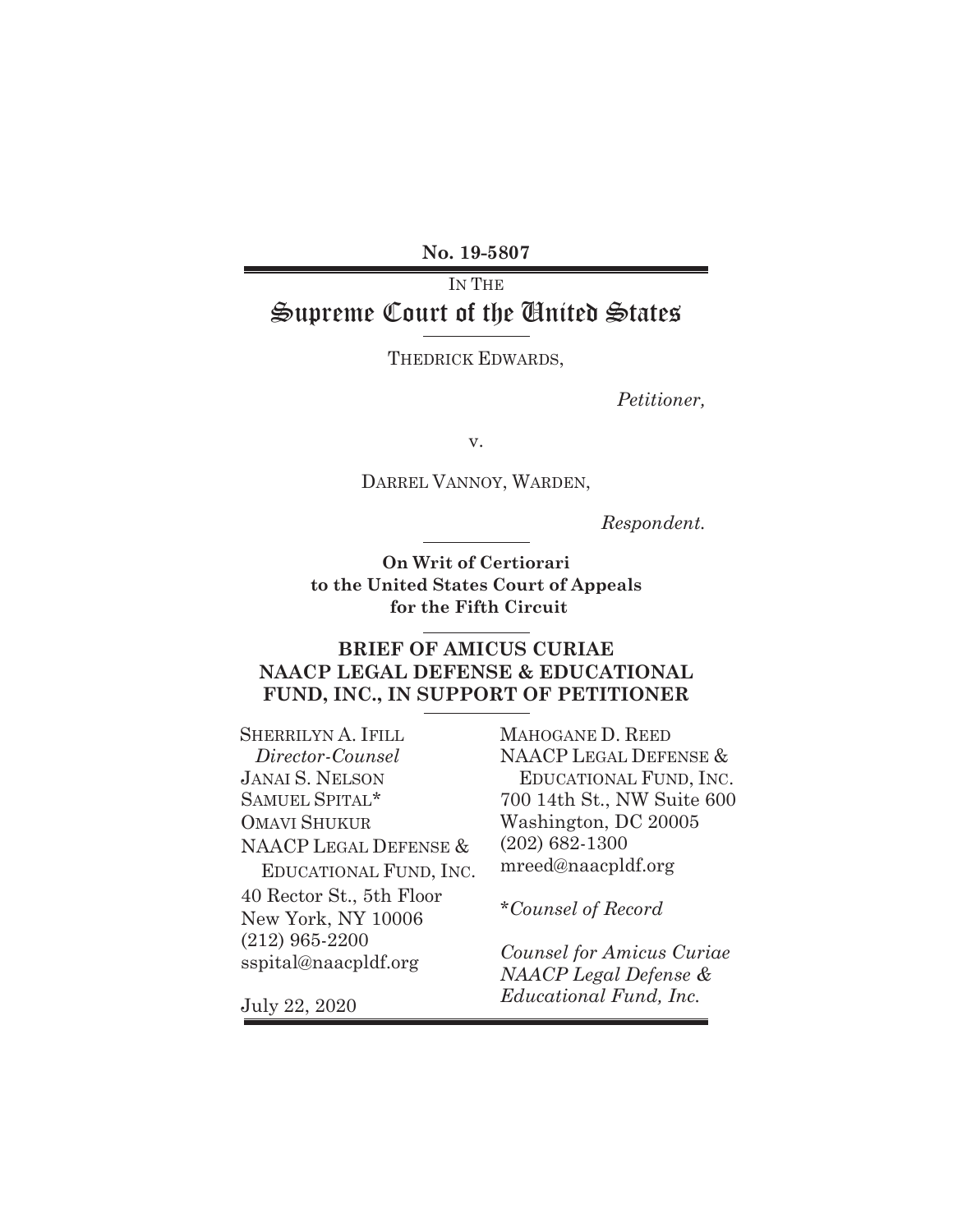# **TABLE OF CONTENTS**

## **PAGE**

|                |                                                                                                                                               | INTERESTS OF AMICUS CURIAE 1                                                                               |  |  |  |  |
|----------------|-----------------------------------------------------------------------------------------------------------------------------------------------|------------------------------------------------------------------------------------------------------------|--|--|--|--|
|                |                                                                                                                                               | <b>INTRODUCTION AND SUMMARY OF</b>                                                                         |  |  |  |  |
|                |                                                                                                                                               |                                                                                                            |  |  |  |  |
| $\mathbf{I}$ . |                                                                                                                                               | Ramos Clears Teague's<br>Nonretroactivity                                                                  |  |  |  |  |
|                |                                                                                                                                               | A. Jury Unanimity is Necessary to<br>Prevent "An Impermissibly Large<br>Risk" of an Inaccurate Conviction. |  |  |  |  |
|                | В.                                                                                                                                            | Ramos Differs from Past New<br>Rules Concerning the Sixth                                                  |  |  |  |  |
|                | II. The Racist Design and Operation of<br>Louisiana's and Oregon's Non-<br>unanimous Jury Rules Support<br>Retroactive Application of Ramos14 |                                                                                                            |  |  |  |  |
|                |                                                                                                                                               | A. Louisiana's Non-Unanimous Jury<br>Provision Was Designed to<br>Undermine the Accuracy of                |  |  |  |  |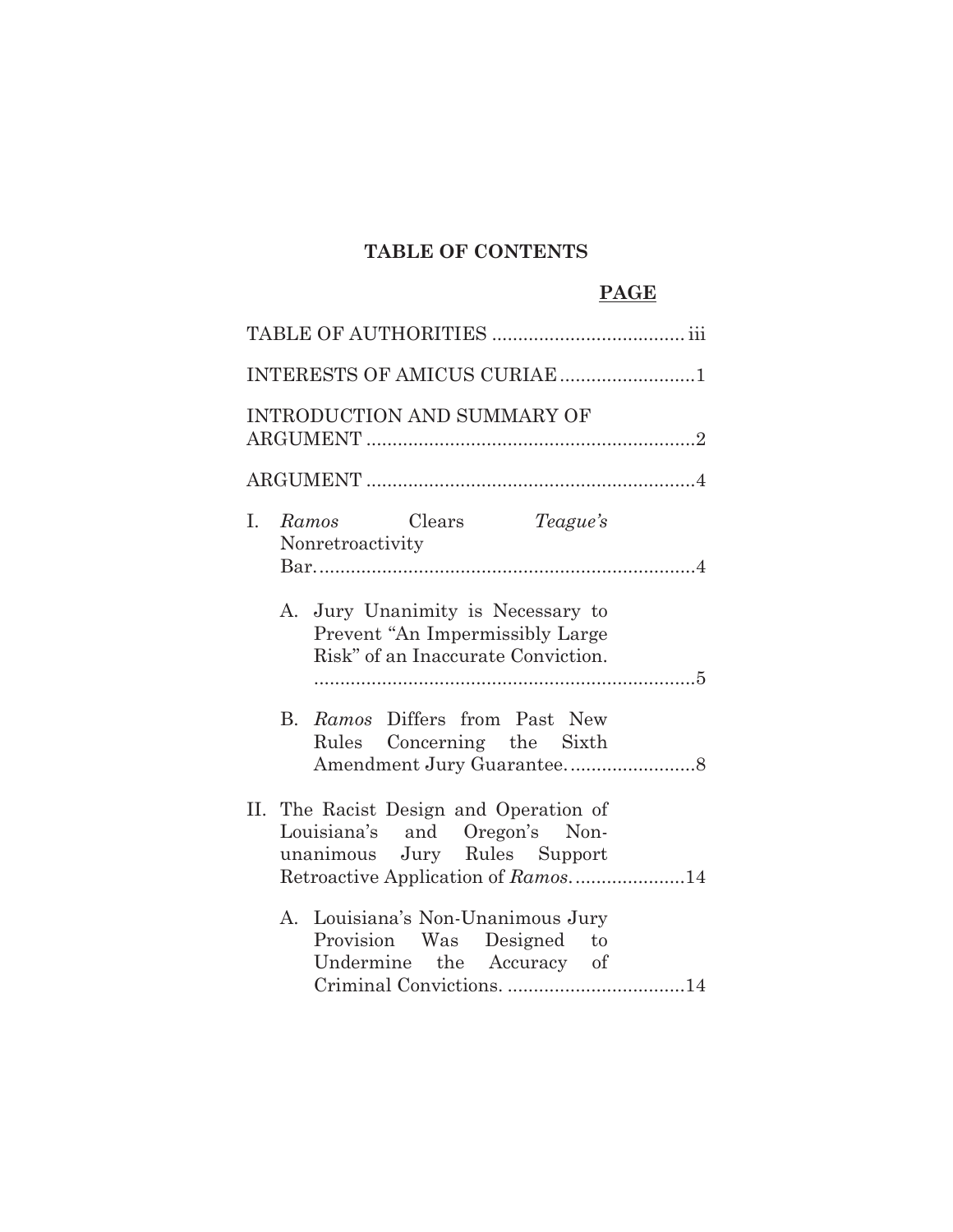| B. Louisiana's Non-Unanimous Jury<br>Provision Functioned as Intended. |
|------------------------------------------------------------------------|
|                                                                        |
|                                                                        |

ii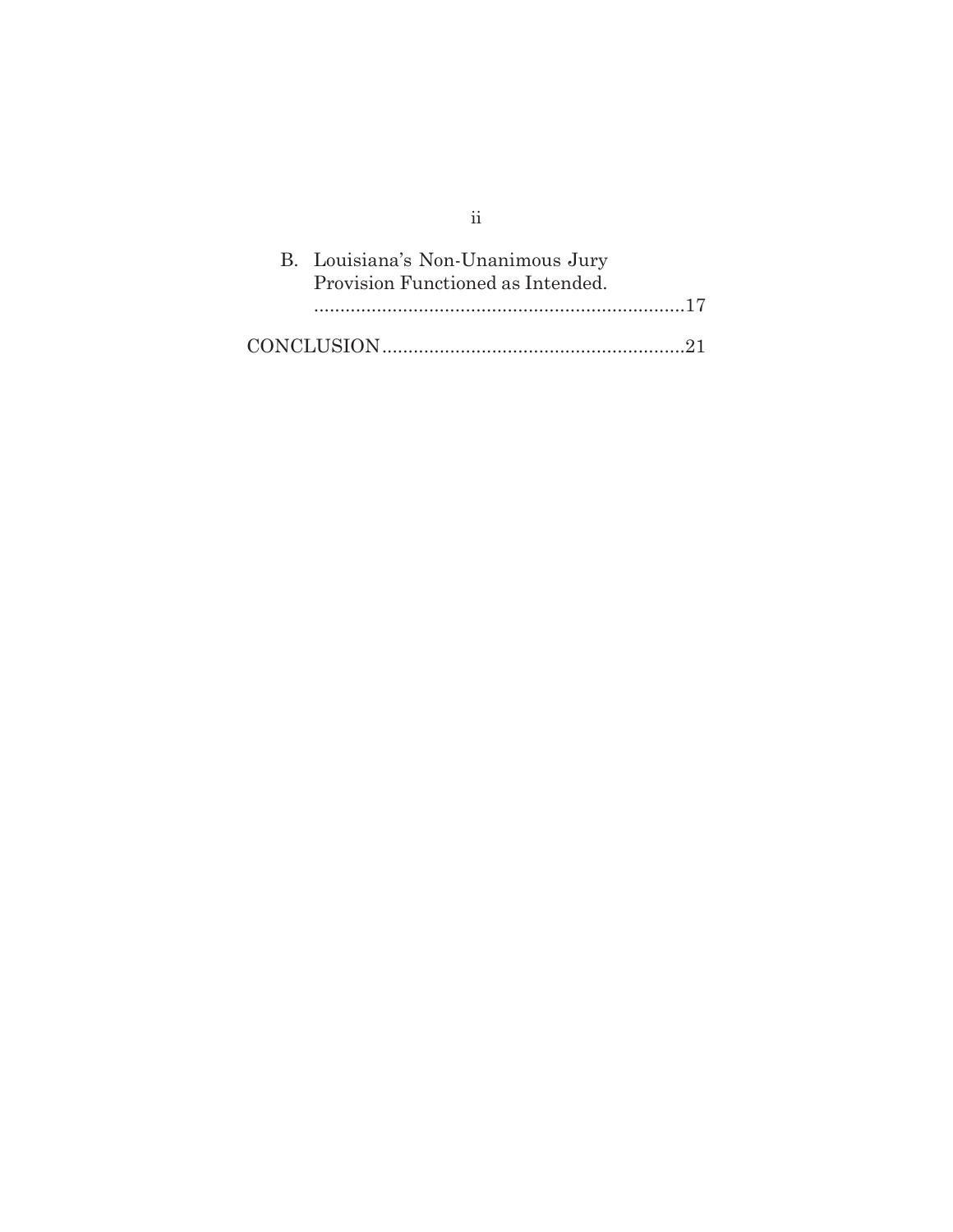## **TABLE OF AUTHORITIES**

### **PAGE(S)**

# **CASES**

| Allen v. Hardy,         |
|-------------------------|
| Batson v. Kentucky,     |
| Bloom v. Illinois,      |
| Buck v. Davis,          |
| DeStefano v. Woods,     |
| Duncan v. Louisiana,    |
| Flowers v. Mississippi, |
| Johnson v. Louisiana,   |
| Johnson v. Louisiana,   |
| Miller-El v. Dretke,    |

iii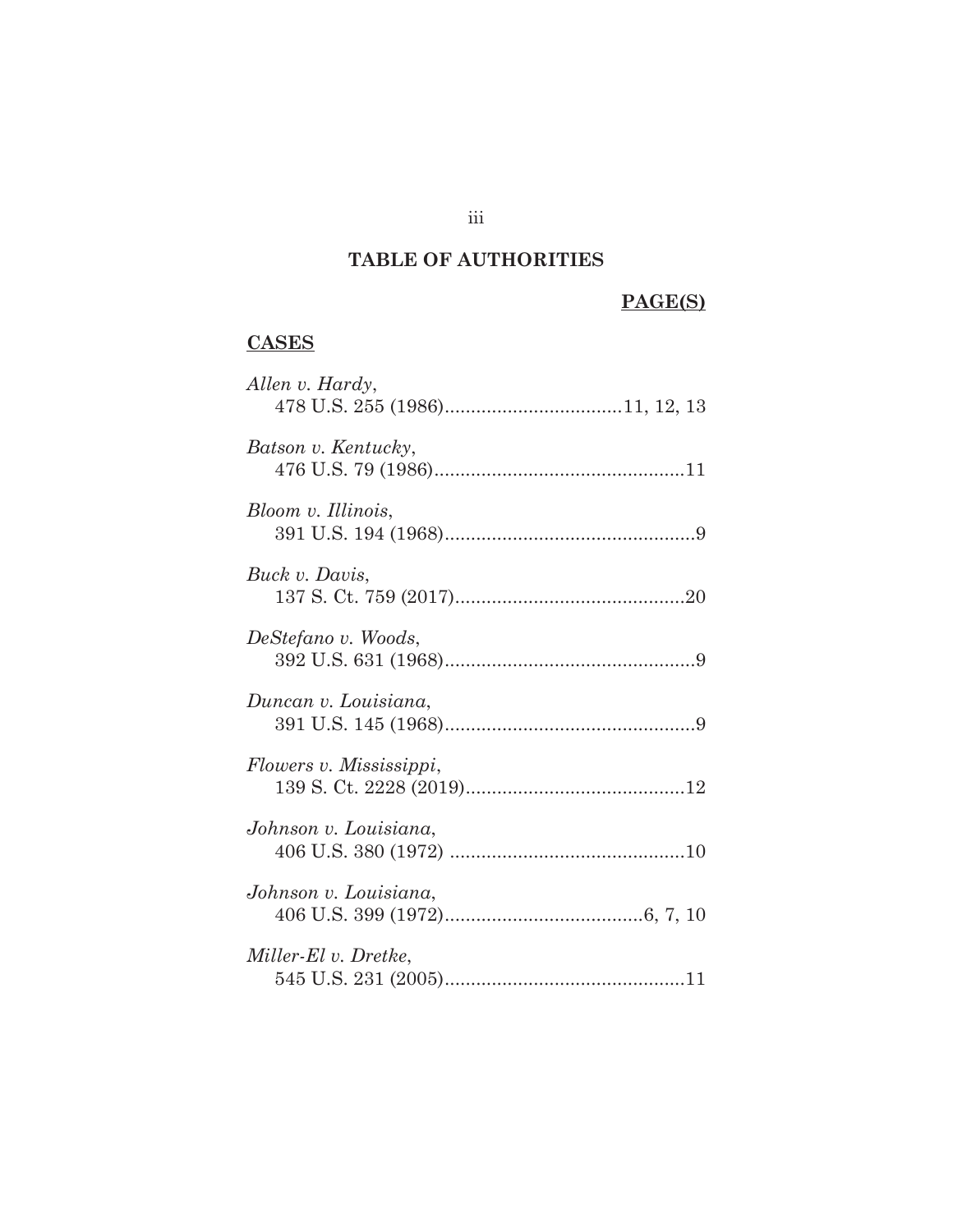## **TABLE OF AUTHORITIES**  (CONTINUED)

# **PAGE(S)**

# **CASES**

| Montgomery v. Louisiana,                          |
|---------------------------------------------------|
| Peters v. Kiff,                                   |
| Ramos v. Louisiana,                               |
| Ring v. Arizona,                                  |
| Schriro v. Summerlin,                             |
| State v. Gipson,<br>No. 2019-KH-1815 (La. June 3, |
| Teague v. Lane,                                   |
| United States v. Fordice,                         |
| United States v. Lee,                             |

iv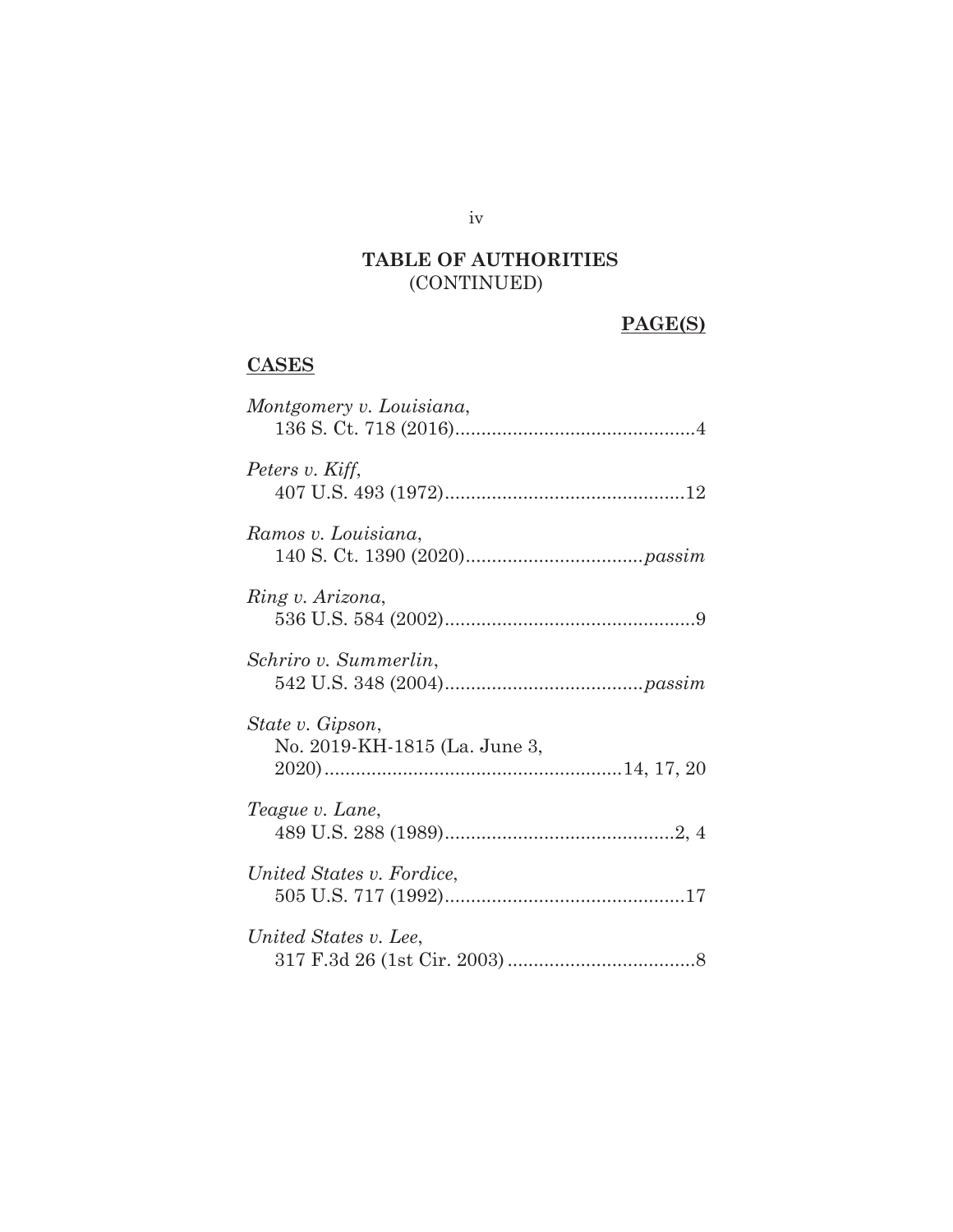### **TABLE OF AUTHORITIES**  (CONTINUED)

### **PAGE(S)**

# **CASES**

| Whorton v. Bockting, |  |
|----------------------|--|
|                      |  |

### **CONSTITUTIONS**

|--|--|--|--|--|--|--|

|--|--|--|--|--|--|

## **OTHER AUTHORITIES**

| Emily Bazelon, Two Jurors Voted to            |  |
|-----------------------------------------------|--|
| Acquit. He Was Convicted of Murder            |  |
| Anyway., N.Y. Times Magazine, Jan.            |  |
|                                               |  |
| Kim Taylor-Thompson, <i>Empty Votes in</i>    |  |
| <i>Jury Deliberations</i> , 113 Harv. L.      |  |
|                                               |  |
| <i>Official Journal of the Proceedings of</i> |  |
| the Constitutional Convention of the          |  |
| State of Louisiana: Held in New               |  |
| Orleans, Tuesday, February 8, 1898            |  |
|                                               |  |
| Reid Hastie, Steven D. Penrod & Nancy         |  |
| Pennington, <i>Inside the Jury</i> 163 (e-    |  |
|                                               |  |
|                                               |  |

v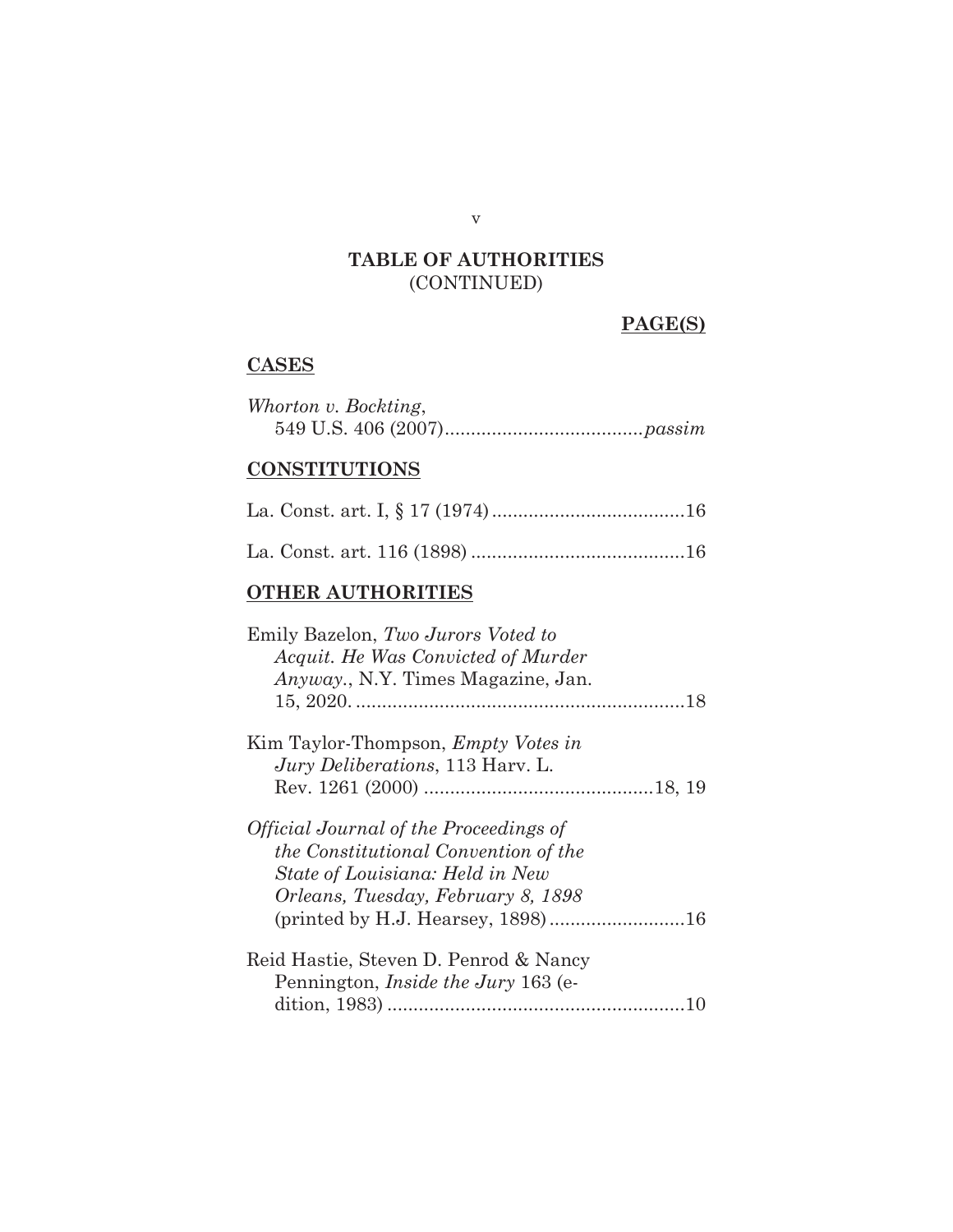#### **TABLE OF AUTHORITIES**  (CONTINUED)

#### **PAGE(S)**

### **OTHER AUTHORITIES**

Robert J. Smith & Bidish J. Sarma, *How and Why Race Continues to Influence the Administration of Criminal Justice in Louisiana*, 72 La. L. Rev. 361 (2012) .................................... 15, 19

Thomas Ward Frampton, *The Jim Crow Jury*, 71 Van. L. Rev. 1593 (2018) ..... 15, 17, 18, 19

vi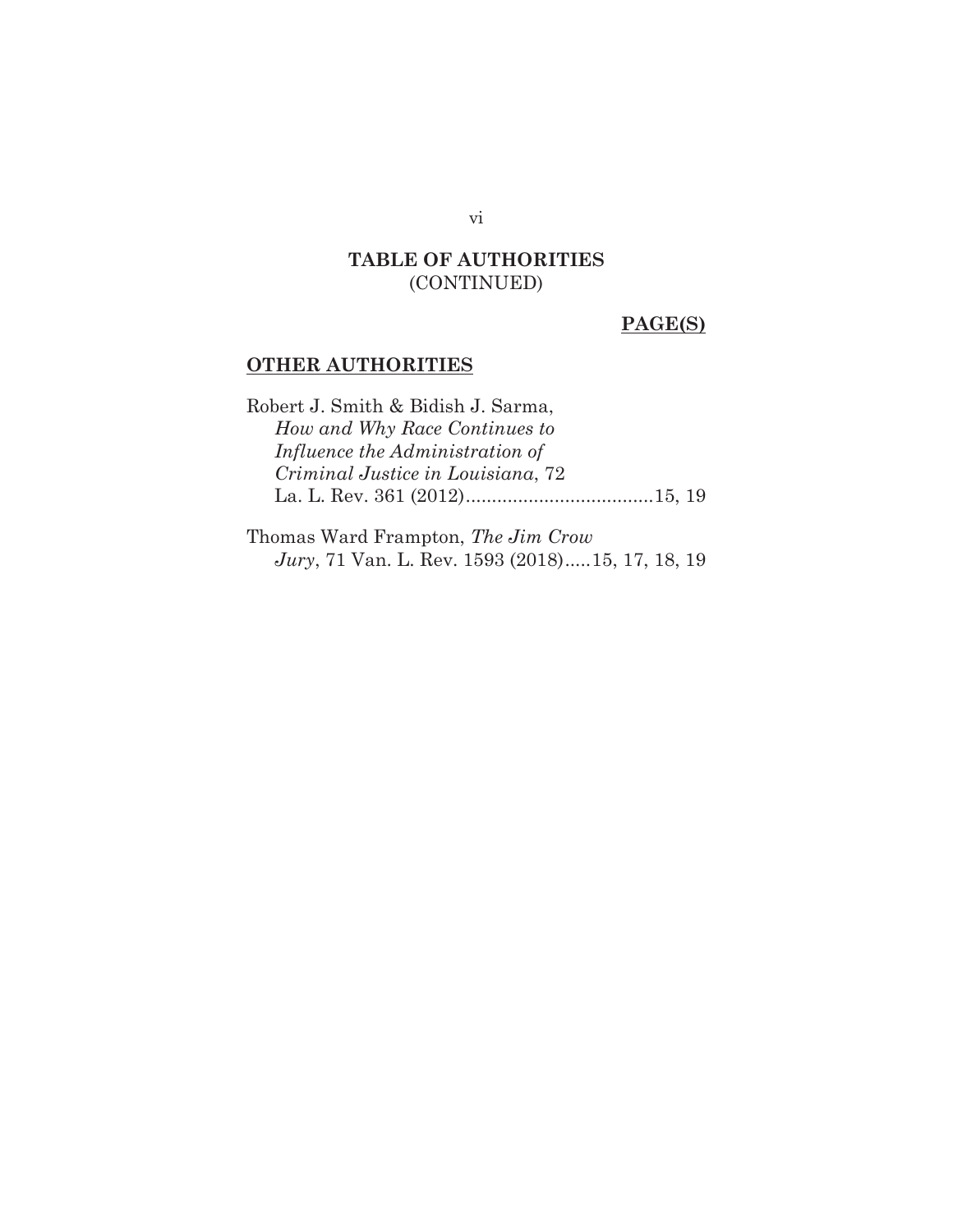#### **INTERESTS OF AMICUS CURIAE** <sup>1</sup>

The NAACP Legal Defense and Educational Fund, Inc. (LDF) is the nation's first and foremost civil rights organization. Since its founding in 1940, LDF has fought to secure the constitutional promise of equality for all people. LDF's advocacy has included efforts to enforce the Fourteenth Amendment's promise of equality, *see, e.g.*, *Cooper v. Aaron*, 358 U.S. 1 (1958), *Brown v. Bd. of Educ. of Topeka*, 347 U.S. 483 (1954), and to overcome the persistent and pernicious influence of race in the criminal justice system by fighting to eradicate discrimination that affects jury verdicts, *see, e.g.*, *Ham v. South Carolina*, 409 U.S. 524 (1973), *Alexander v. Louisiana*, 405 U.S. 625 (1972), *Swain v. Alabama*, 380 U.S. 202 (1965). LDF submitted an amicus brief in *Ramos v*. *Louisiana*, 140 S. Ct. 1390 (2020), urging this Court to hold that Louisiana's non-unanimous jury rule was unconstitutional under the Sixth Amendment's jury guarantee, which applies to all States through the Fourteenth Amendment. The question presented in this case—whether *Ramos* should apply retrospectively to cases on federal collateral review has major implications for the disproportionately Black defendants sentenced by non-unanimous juries and would restore the lost voices of dissenting minority jurors.

<sup>1</sup> Pursuant to Supreme Court Rule 37.6, counsel for *amicus curiae* state that no counsel for a party authored this brief in whole or in part and that no person other than *amicus curiae*, its members, or its counsel made a monetary contribution to the preparation or submission of this brief. All parties have consented to the filing of this brief.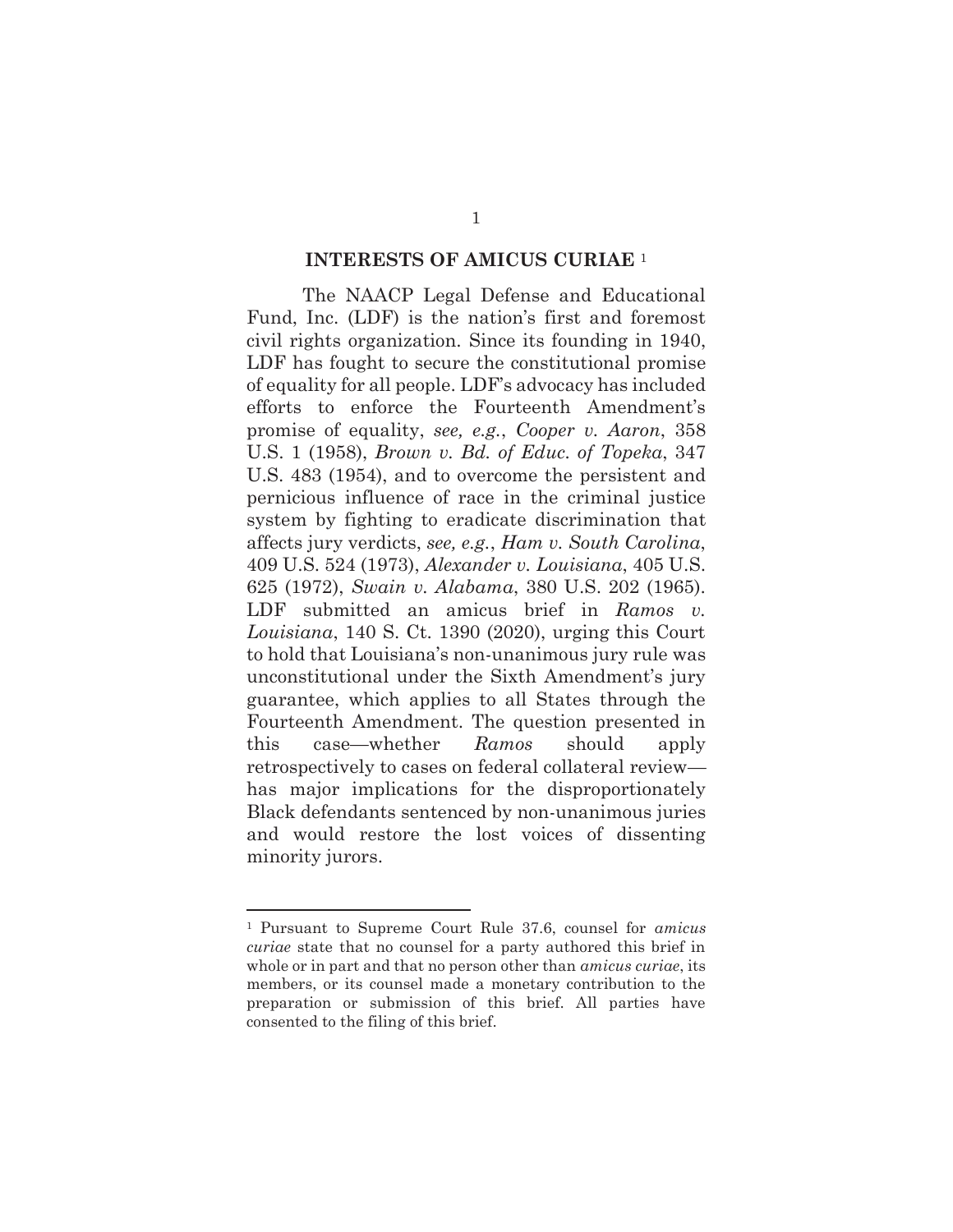LDF submits this brief to aid the Court in deciding whether to give *Ramos* retroactive application under *Teague v. Lane*, 489 U.S. 288 (1989).

#### **INTRODUCTION AND SUMMARY OF ARGUMENT**

In *Ramos v. Louisiana*, 140 S. Ct. 1390 (2020), this Court vindicated a fundamental rule of constitutional procedure. In holding that the Sixth Amendment's jury guarantee encompasses the requirement that a unanimous jury reach a guilty verdict in state criminal trials, this Court affirmed that defendants prosecuted in state court are entitled to the same constitutional guarantees enshrined in the Sixth Amendment for defendants in federal court. The Court also acknowledged and repudiated the racist and xenophobic origins of Louisiana's and Oregon's non-unanimous jury provisions, untethering criminal convictions in those States from their nonunanimous jury rules' discriminatory histories. The rule announced in *Ramos* automatically inured to the benefit of defendants whose cases were pending on direct appeal. And because of a recent amendment to Louisiana's State constitution, persons tried before a jury for serious crimes after January 1, 2019 must also be found guilty by a unanimous jury to be convicted. *Ramos*'s unanimity requirement should also apply retroactively to cases pending on federal collateral review.

*Teague v. Lane*, 489 U.S. 288, 305 (1989) generally bars retroactive application of new constitutional rules but provides an exception for "watershed rules of criminal procedure" [that]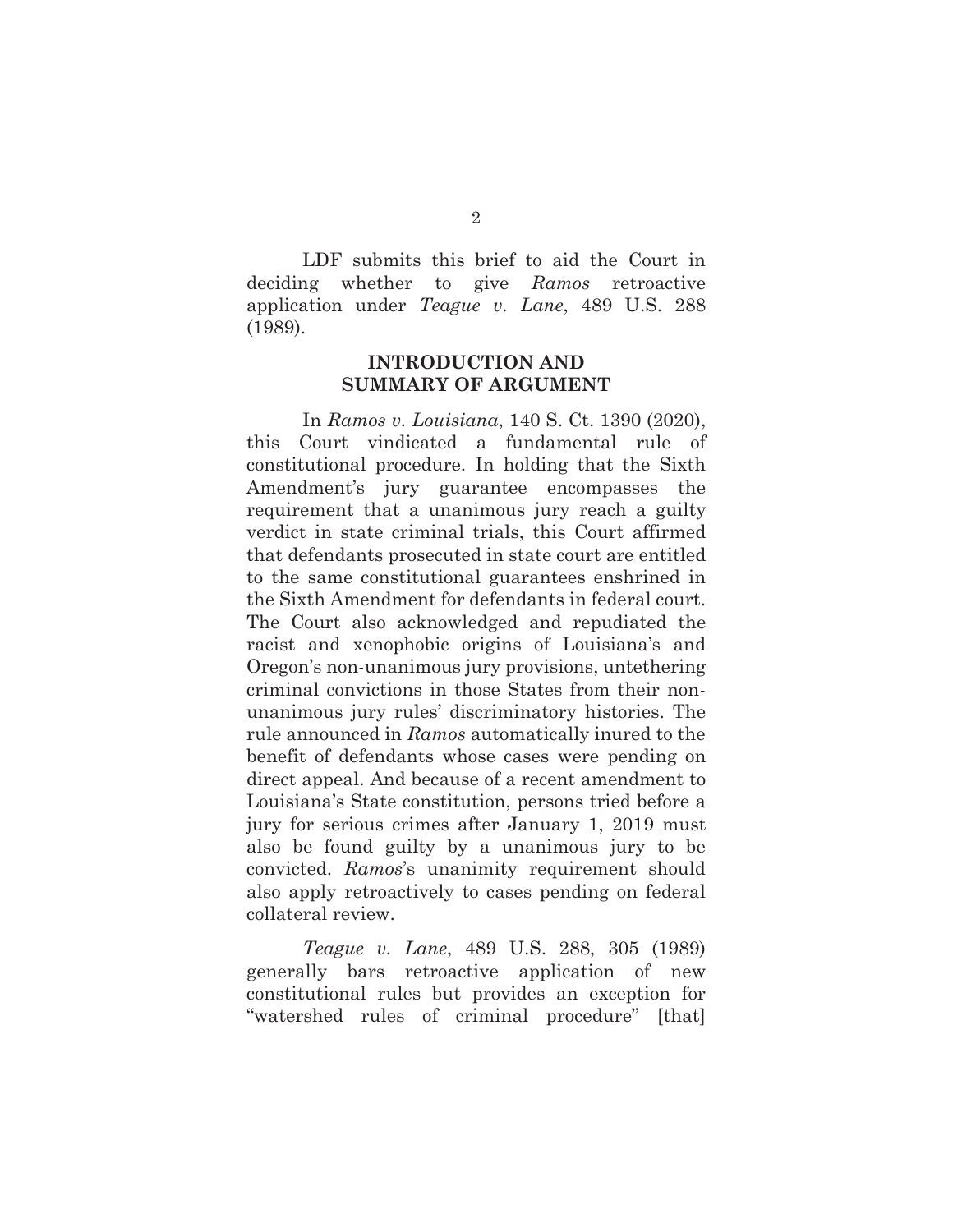"implicat[e] the fundamental fairness and accuracy of the criminal proceeding." *Schriro v. Summerlin*, 542 U.S. 348, 352 (2004) (internal quotations omitted). Assuming *arguendo* that *Ramos* announced a new rule, it fits that bill. The Court's rule requiring unanimity directly implicates the accuracy of a criminal conviction. The logic is straightforward. By definition, a habeas petitioner seeking to raise a meritorious *Ramos* claim likely would not have been convicted had *Ramos* been the rule at the time of their trial. Such petitioners were convicted by juries in which at least one juror voted to acquit. And *Ramos*  constitutionalizes the rule that had long been in place in 48 states and federal courts: "a single juror's vote to acquit is enough to prevent a conviction." *Ramos*, 140 S. Ct. at 1393. *Ramos* is therefore *sui generis* from a *Teague* perspective. Unlike with any other constitutional rule of criminal procedure this Court has analyzed using the *Teague* framework, we *know* that a conviction obtained in violation of *Ramos*'s unanimity requirement is inaccurate because at least one juror voted to acquit.

The history of non-unanimous jury rules also supports retrospective application of *Ramos*'s unanimity requirement. This case arises out of Louisiana, whose non-unanimous jury rule was designed with the expressed racist goal of convicting Black defendants over the muted dissent of Black jurors. This design was also intended to undermine the accuracy of the factfinding process by convicting Black defendants because of their race, regardless of the evidence. For 120 years, until Louisiana voters amended their State Constitution to bar nonunanimous jury verdicts in 2018, Louisiana's non-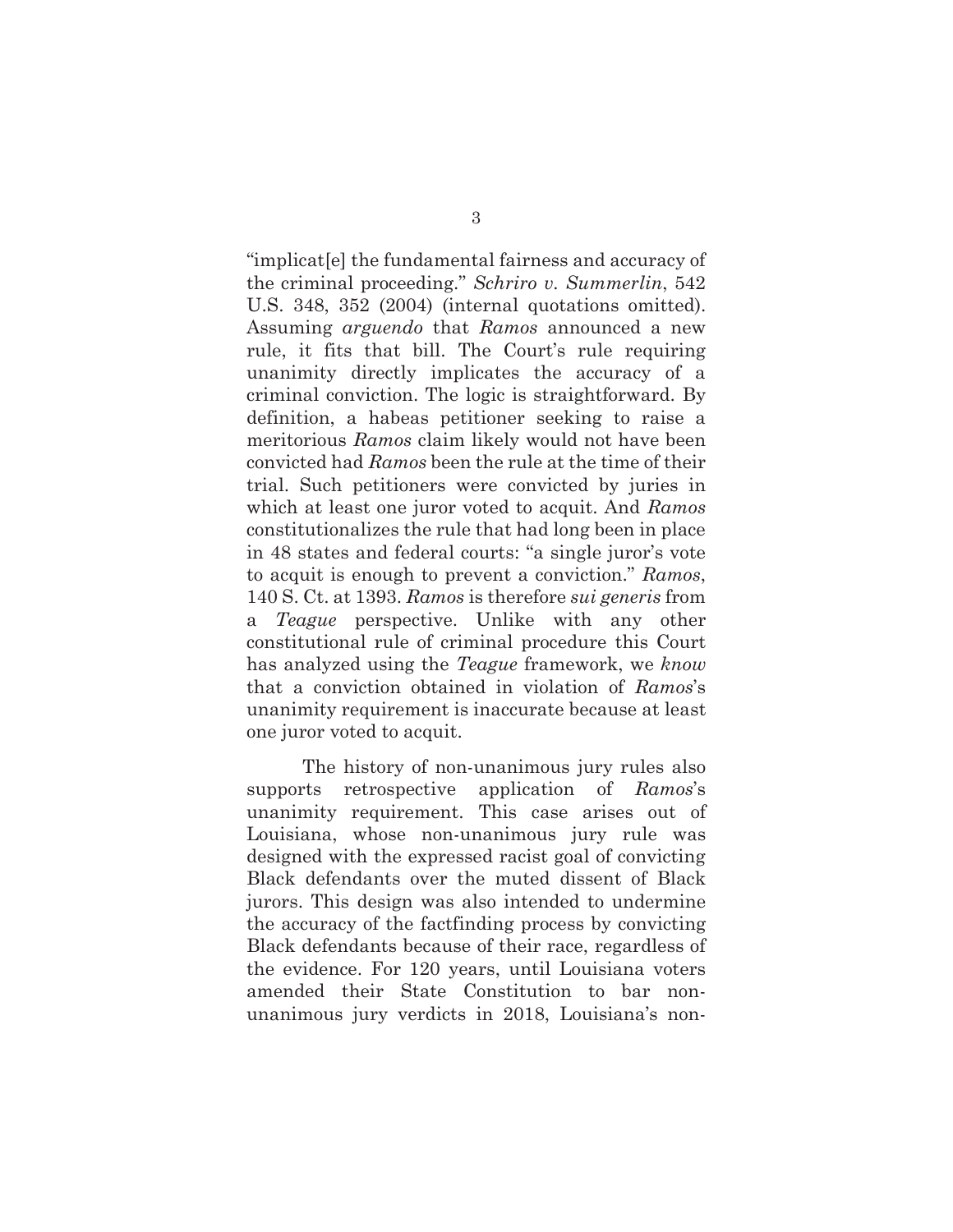unanimous jury rule worked as designed. A rule that, by design and operation, undermined the integrity of the factfinding process by disregarding the voices of Black jurors epitomizes fundamental unfairness.

#### **ARGUMENT**

#### **I.** *Ramos* **Clears** *Teague's* **Nonretroactivity Bar.**

This Court has held that, as a general matter, "new [constitutional] rules . . . should not be applied retroactively to cases on collateral review."2 *Teague*, 489 U.S. at 305. There are two recognized exceptions to this general rule. "First, courts must give retroactive effect to new substantive rules of constitutional law." *Montgomery v. Louisiana*, 136 S. Ct. 718, 728 (2016). Second, courts must give retroactive effect to "watershed rules of criminal procedure implicating the fundamental fairness and accuracy of the criminal proceeding." *Summerlin*, 542 U.S at 352 (internal citations and quotations omitted). Put another way, a new constitutional rule of criminal procedure is watershed if it is "necessary to prevent an impermissibly large risk of an inaccurate conviction" and "alter[s] our understanding of the bedrock procedural elements essential to the fairness of a proceeding.'" *Whorton v. Bockting*, 549 U.S. 406, 418 (2007) (citation omitted). "That a new procedural rule is fundamental in some abstract sense is not enough," however; "the rule must be one 'without which the likelihood of an accurate

<sup>2</sup> This Brief assumes that the rule announced in *Ramos* is a new rule. *But see* Brief of Petitioner at 12–21 (explaining why *Ramos*  is an old rule under *Teague*).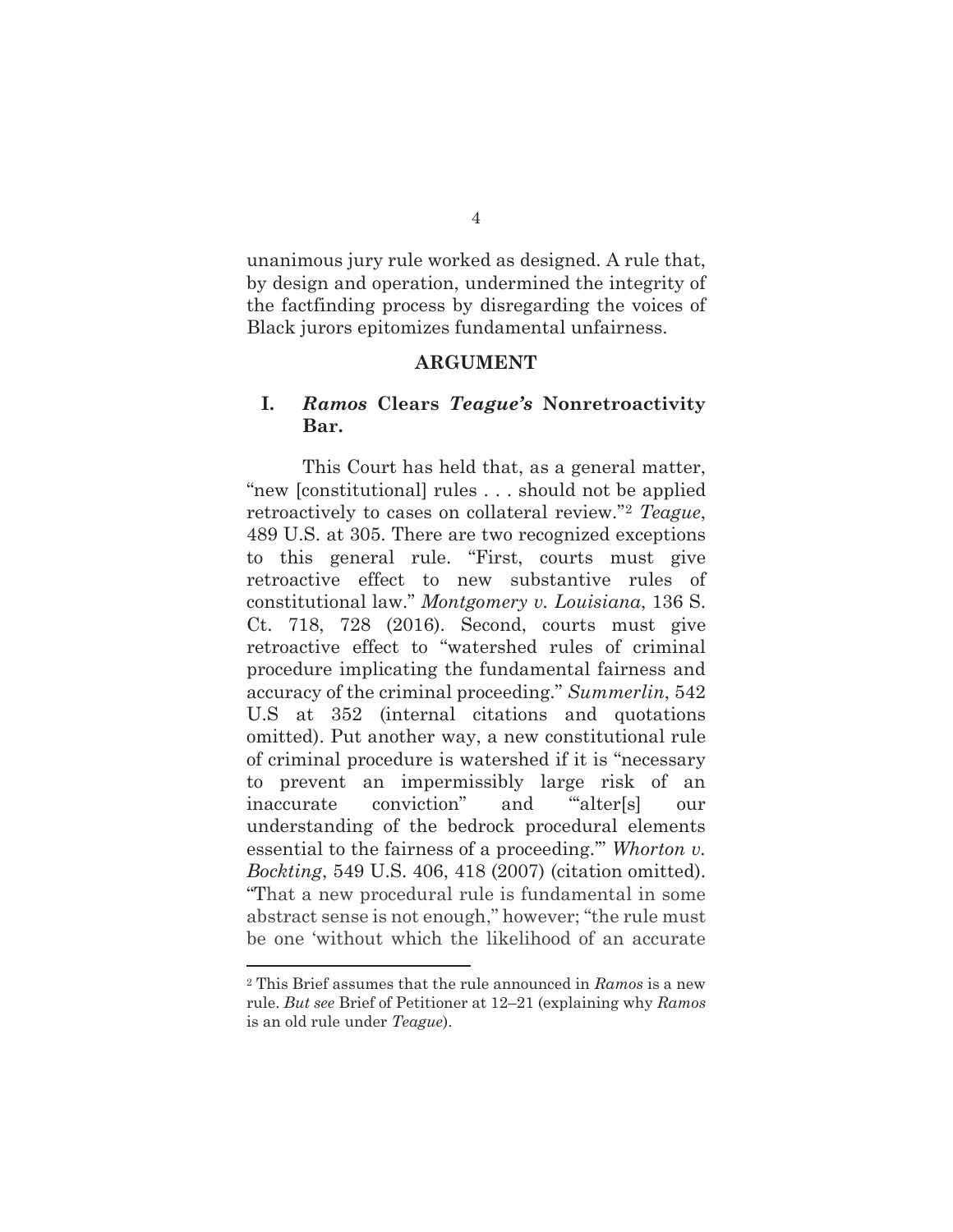conviction is *seriously* diminished.'" *Summerlin*, 542 U.S. at 352 (emphasis in original) (quoting *Teague*, 489 U.S. at 313). Since it decided *Teague*, this Court has not applied a new procedural rule retroactively, and it has said it is "unlikely" that a new watershed rule of criminal procedure has "yet to emerge." *Whorton*, 549 U.S. at 416 (citation omitted).

But *Ramos* is, by its nature, the exceptional procedural rule that—assuming it is in fact a new rule—and must apply retroactively under *Teague*. *Ramos*'s unanimity requirement unquestionably disturbs the accuracy of guilty verdicts reached and rendered by non-unanimous juries. And its holding alters our temporary misunderstanding of the Sixth Amendment's jury mandate as applied to the states, restoring the unanimity requirement that for centuries has been recognized as an essential component of a fair trial under Anglo-American law.

#### **A. Jury Unanimity is Necessary to Prevent "An Impermissibly Large Risk" of an Inaccurate Conviction.**

Retroactive application of *Ramos*'s unanimity rule is necessary to prevent "an impermissibly large risk" of an inaccurate conviction. *Whorton*, 549 U.S. at 418. More than merely "directed toward the enhancement of reliability and accuracy in some sense," *id*. (citation omitted), the unanimity rule announced in *Ramos* directly implicates the validity and accuracy of non-unanimous guilty verdicts.

Before *Ramos*, in the 48 states and federal courts that have long required jury unanimity, a single dissenting juror's vote to acquit would have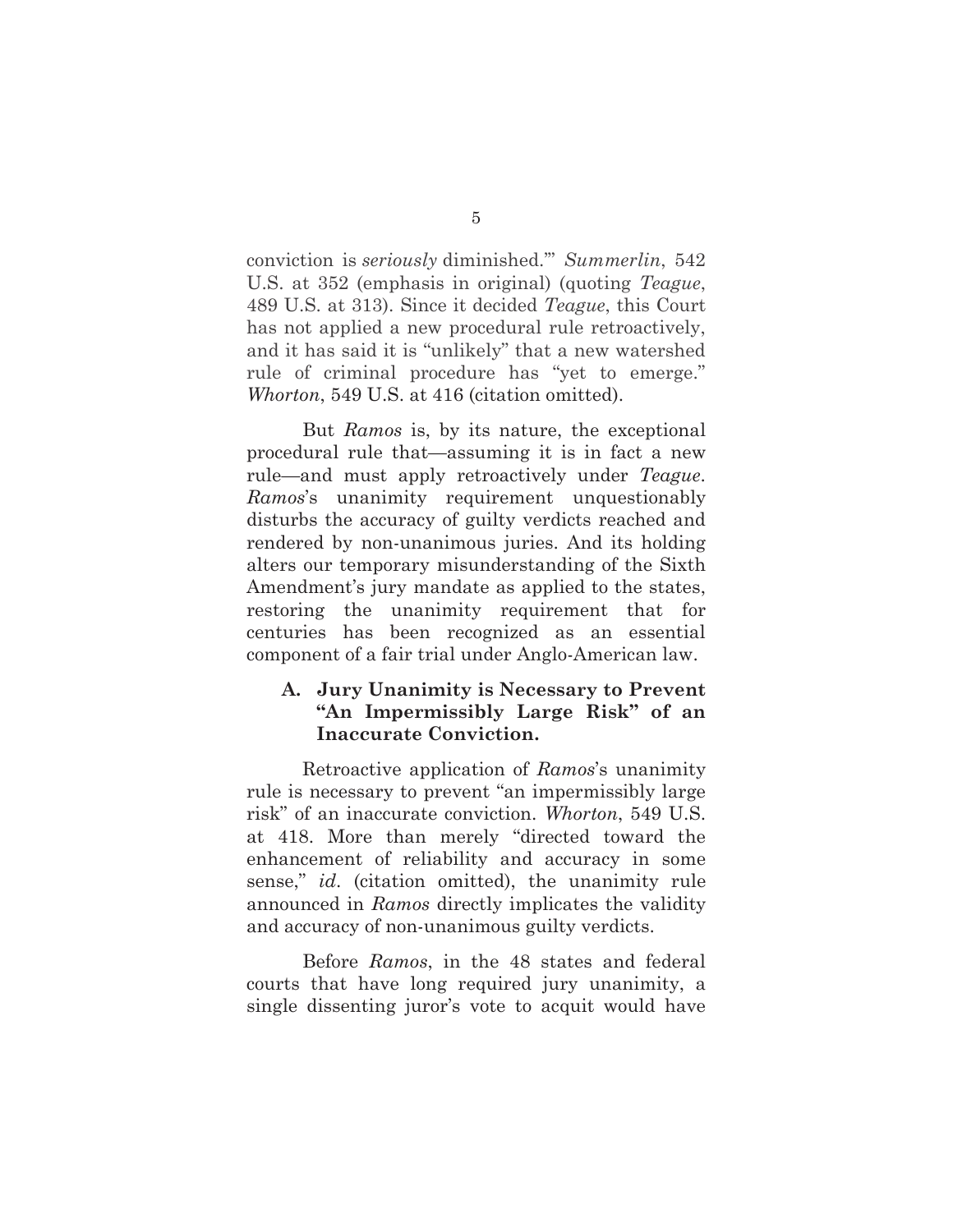resulted in a mistrial. *See Ramos*, 140 S. Ct. at 1393 ("In 48 States and federal court, a single juror's vote to acquit is enough to prevent a conviction."). But Louisiana and Oregon "ha[d] long punished people based on 10-to-2 verdicts." *Id*. That changed after *Ramos*, which now requires that all convictions for serious crimes be supported by the assent and agreement of all twelve jurors.

A conviction obtained in violation of *Ramos* is inherently inaccurate: It signifies that at least one juror voted to acquit, and therefore, pursuant to the Sixth Amendment's unanimity rule, the defendant should not have been convicted. It also signifies that at trial, the prosecution failed to do what the Sixth and Fourteenth Amendments require before the government may take away someone's liberty: convince a unanimous jury of the person's peers that the person is guilty beyond a reasonable doubt.

Justice Marshall recognized this point in his dissenting opinion in *Johnson v. Louisiana*, 406 U.S. 399 (1972). In explaining why Louisiana's nonunanimous rule was unconstitutional, Justice Marshall pointed out that the "[t]he doubts of a single juror are . . . evidence that the government has failed to carry its burden of proving guilt beyond a reasonable doubt." *Id*. at 403. Justice Marshall further recognized the essential link between the jury trial right and the burden of proof in criminal cases, which "[t]ogether . . . occupy a fundamental place in our constitutional scheme, protecting the individual defendant from the awesome power of the State." *Johnson*, 406 U.S. at 400.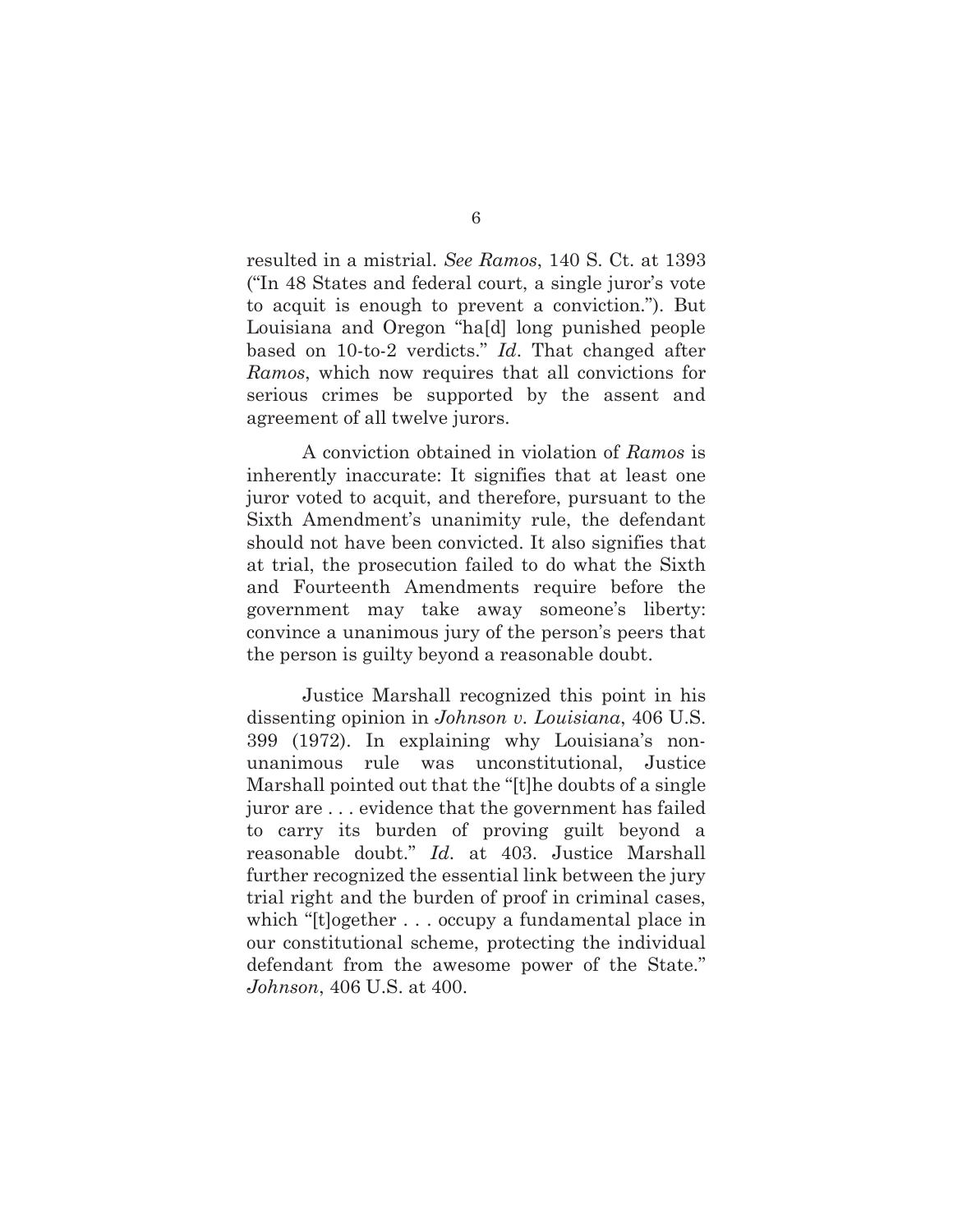Justice Marshall further distinguished between: (1) the scenario where the jury is composed of only nine people, and those nine vote to convict—in that case, "we can never know, and it is senseless to ask, whether the prosecutor might have persuaded additional jurors [of the defendant's guilt]"; and (2) the scenario where a minority of jurors "entertain doubts" of the defendant's guilt "after hearing all the evidence"—in that case, "the prosecutor has tried and failed to persuade those jurors of the defendant's guilt." *Johnson*, 406 U.S. at 400–01. "In such circumstances," he concluded, "it does violence to language and to logic to say that the government has proved the defendant's guilt beyond a reasonable doubt." *Johnson*, 406 U.S. at 401.

Justice Marshall's *Johnson* dissent was vindicated by the majority of this Court in *Ramos*. It is now clear that a guilty verdict over dissenting jurors' votes to acquit is inaccurate because guilty verdicts, by definition, must be unanimous post *Ramos*. *See Ramos*, 140 S. Ct. at 1397. Nonunanimous guilty verdicts obtained prior to *Ramos*  improperly lowered the government's burden from proving all the elements of the offense to all of the jurors beyond a reasonable doubt, to proving all the elements to *most* of the jurors. It follows that the rule announced in *Ramos* is necessary to prevent an impermissibly large risk of inaccurate convictions. *Whorton*, 549 U.S. at 418.

*Ramos's* recognition that the jury unanimity rule applies with equal force to the States also alters (or, more precisely stated, restores) our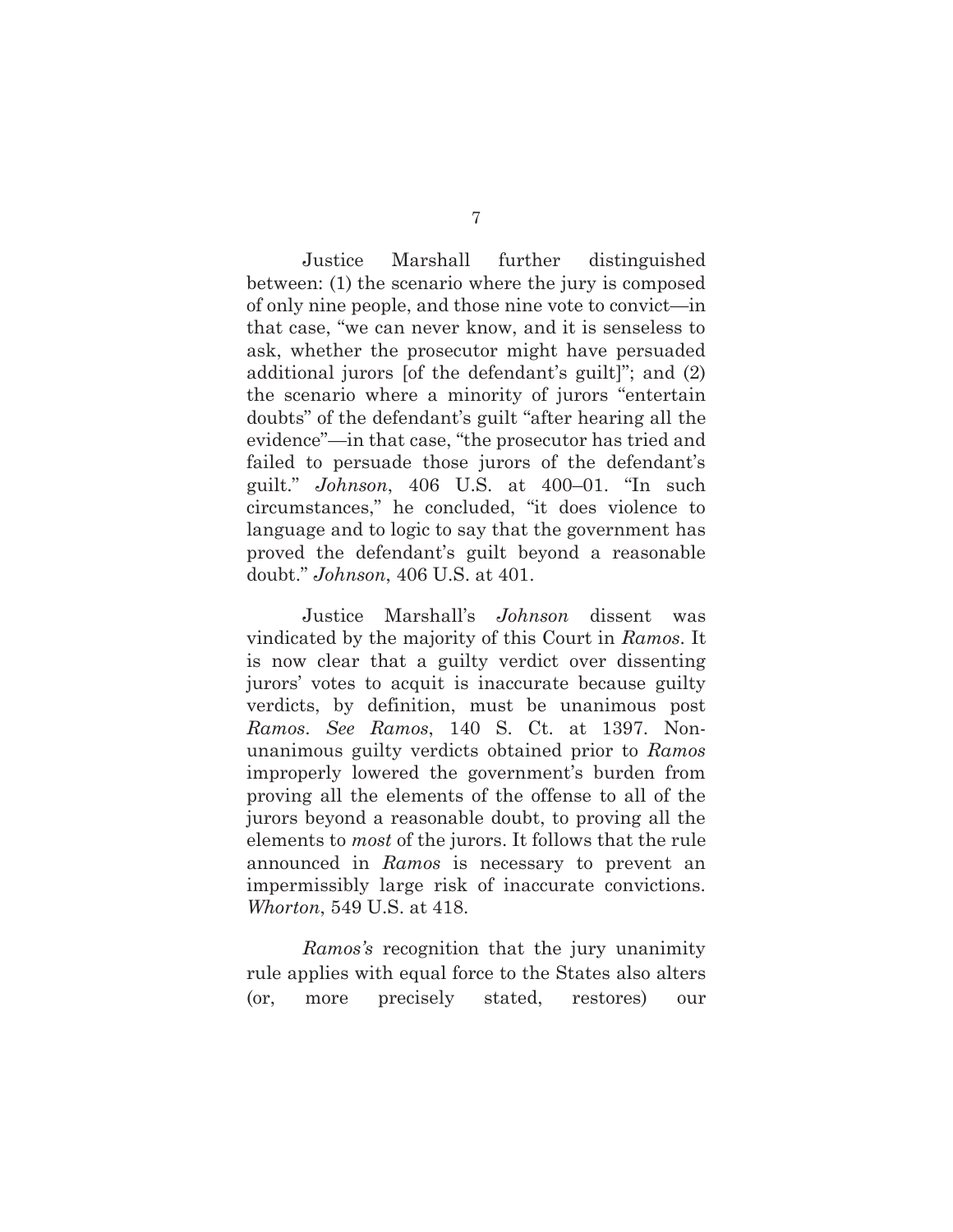understanding of the bedrock procedural elements essential to the fairness of criminal jury trials. "The requirement that a federal jury be unanimous is a bedrock principle of our criminal jurisprudence." *United States v. Lee*, 317 F.3d 26, 35 (1st Cir. 2003)) (citing *Richardson v. United States,* 526 U.S. 813, 817 (1999)). The jury unanimity rule had been "accepted as a vital right protected by the common law" since the 14th Century when the States ratified the Sixth Amendment in 1791. *Ramos*, 140 S. Ct. at 1395–96. *Ramos's* recognition that the jury unanimity rule extends to the States is, therefore, watershed.

In sum, a verdict of guilt in the face of dissenting jurors' votes to acquit is literally inaccurate because guilty verdicts, by definition, must be unanimous. *Ramos*, 140 S. Ct. at 1397. With *Ramos*, we now understand the government's burden in serious state criminal jury trials to be proof beyond a reasonable doubt as to each element of the offense as determined by *all* of the jurors. Thus, *Ramos* alters our understanding of the bedrock procedural elements of the Sixth Amendment's unanimity rule, which is central to ensuring that criminal trials are conducted in a just manner and come to a just conclusion.

#### **B.** *Ramos* **Differs from Past New Rules Concerning the Sixth Amendment Jury Guarantee.**

The rule announced in *Ramos* differs markedly from previous cases where the Court found a new rule of criminal procedure that implicated the jury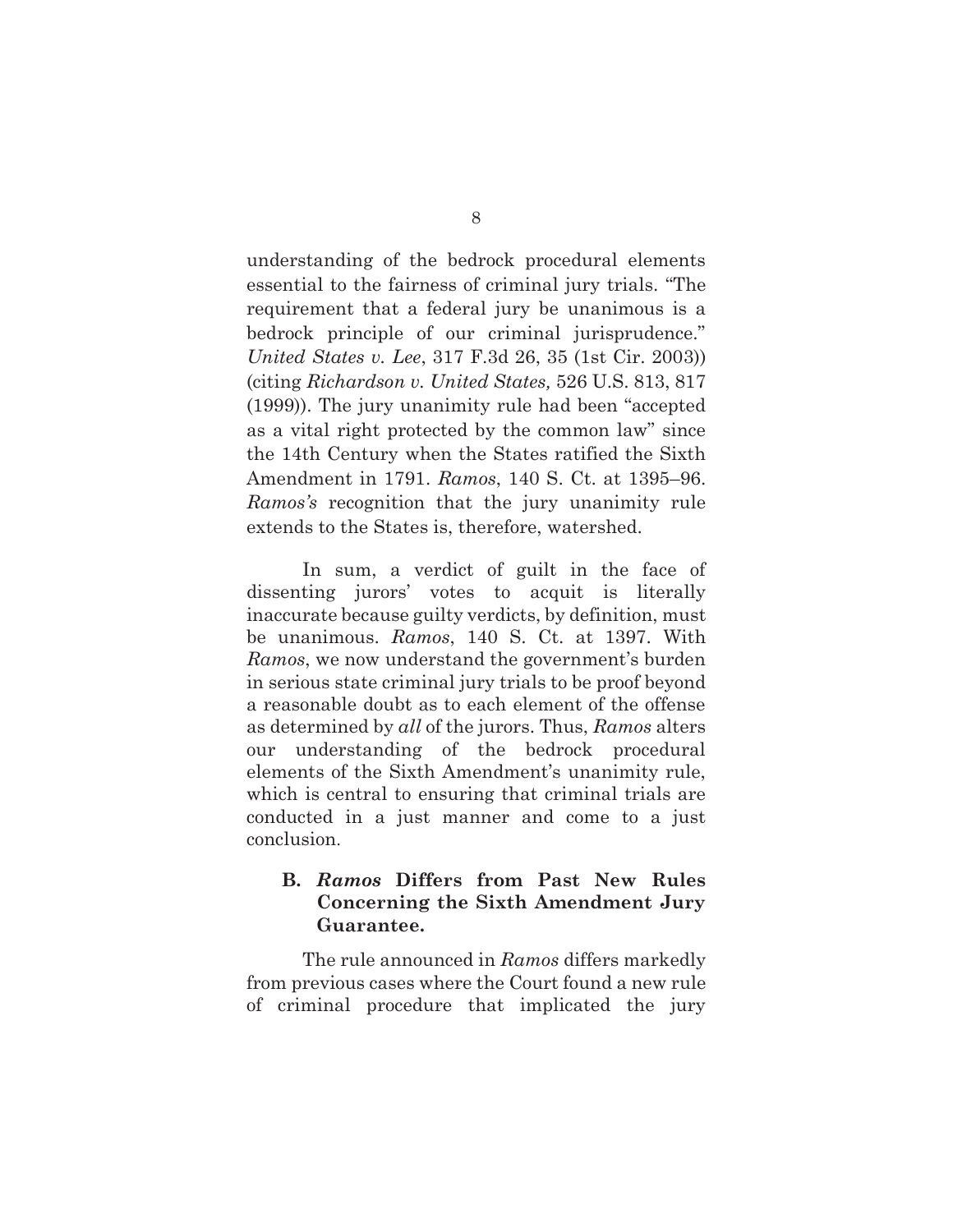guarantee was not retroactive. In none of those cases did we know that at least one juror had voted to acquit, such that, by definition, there is an "impermissibly large risk" of an inaccurate conviction. *Whorton*, 549 U.S. at 418.

For example, in *Summerlin*, the Court considered whether *Ring v. Arizona*, 536 U.S. 584 (2002), which held that a jury, not a judge, must make the factual findings necessary to impose the death penalty, should apply retroactively under *Teague*. A closely divided Court held that *Ring* was not retroactive because there was no evidence that judicial sentencing seriously diminished the accuracy of capital sentencing proceedings. *Summerlin*, 542 U.S. at 355-56. *Summerlin* relied on *DeStefano v. Woods*, 392 U.S. 631 (1968) (per curiam), which held that the Court's decisions in *Duncan v. Louisiana,* 391 U.S. 145 (1968), and *Bloom v. Illinois*, 391 U.S. 194 (1968)—respectively establishing the right to jury trial in all serious criminal cases and criminal contempt proceedings—did not apply retroactively. *Summerlin* explained that under *DeStefano*, "a trial held entirely without a jury [is] not impermissibly inaccurate . . ." *Summerlin*, 542 U.S. at 357.

The Court's logic in *Summerlin* and *DeStefano* does not apply in this case. The question whether a jury trial is inherently more accurate than a bench trial speaks to the reliability of one factfinding body over another, which has historically been the subject of some debate. *See Summerlin*, 542 U.S. at 356. This case presents a different question: whether, once a jury is selected and empaneled as the factfinding body in a criminal trial, a non-unanimous jury verdict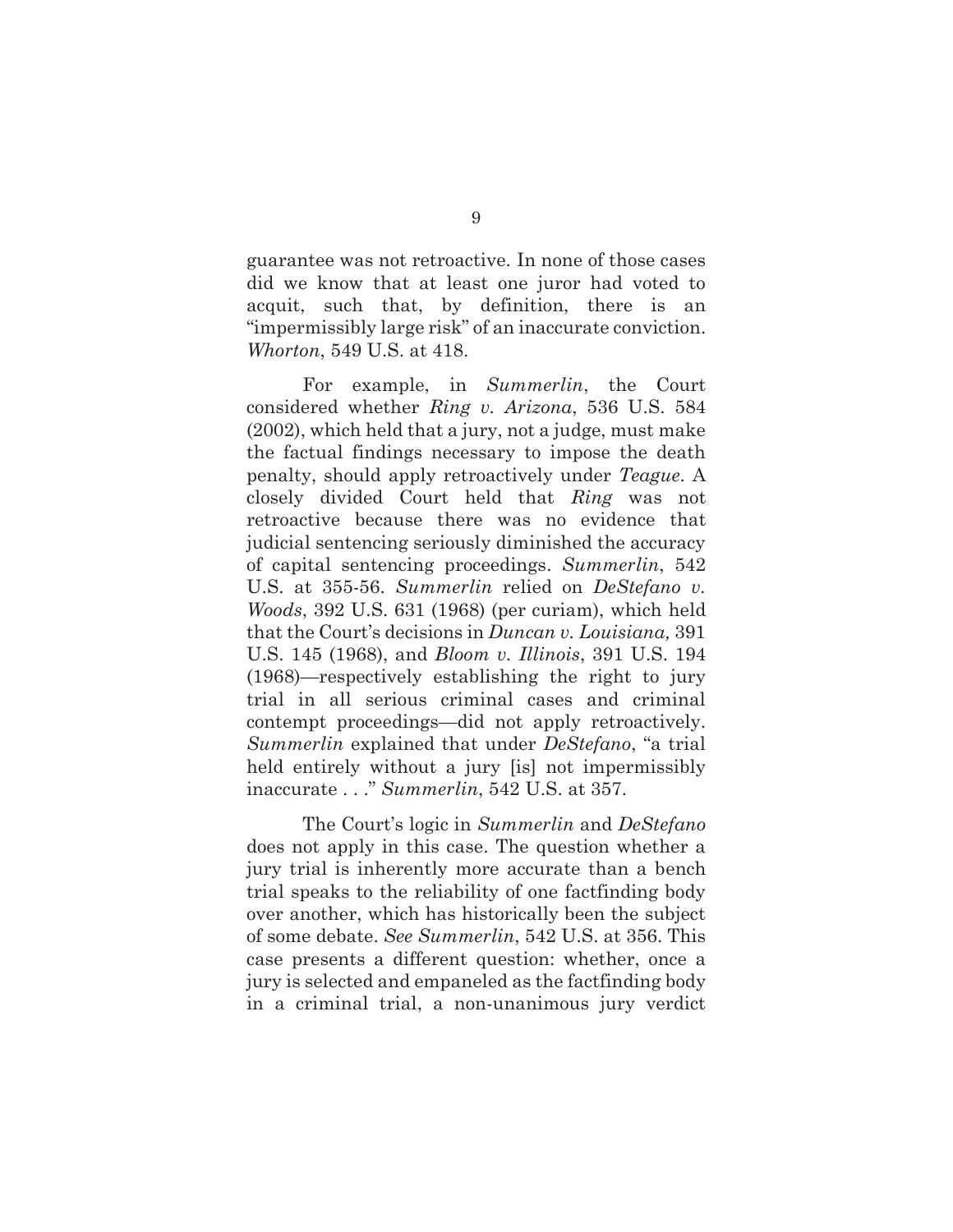undermines the accuracy of a resulting criminal conviction. The answer is yes: a non-unanimous jury verdict casts doubt on the sufficiency of the evidence supporting a conviction and undermines the accuracy of the conviction. *Cf. Johnson*, 406 U.S. at 401 (Marshall, J., dissenting) (observing that "there is all the difference in the world between three jurors who are not there, and three jurors who entertain doubts after hearing all the evidence"); *see also Johnson v. Louisiana*, 406 U.S. 380, 388 (1972) (Douglas, J., dissenting) (discussing how the "diminution of verdict reliability flows from" a non-unanimous jury verdict).3 A defendant convicted by a judge may well have been convicted if tried by a jury. But a conviction by a non-unanimous jury means that, when jurors made their final decision about the defendant's fate, at least one juror had a reasonable doubt and voted to acquit. Such a conviction therefore would not have occurred had unanimity been required. *See Ramos*, 140 S. Ct. at 1394 ("So instead of the mistrial he would have received almost anywhere else, Mr. Ramos was sentenced to life in prison without the possibility of parole."). Thus, the accuracy of the defendant's conviction is "seriously diminished" by the fact that not all jurors were convinced of the defendant's guilt beyond a reasonable doubt. *Summerlin*, 542 U.S. at 352 (emphasis and internal quotation marks omitted).4

<sup>3</sup> *See also* Reid Hastie, Steven D. Penrod & Nancy Pennington, *Inside the Jury* 163 (e-dition, 1983) (noting that majority rule juries typically end their deliberations not when they achieve unanimity but when they attain the requisite quorum).

<sup>4</sup> To be sure, in some cases, the dissenting jurors may have changed their votes had unanimity been required and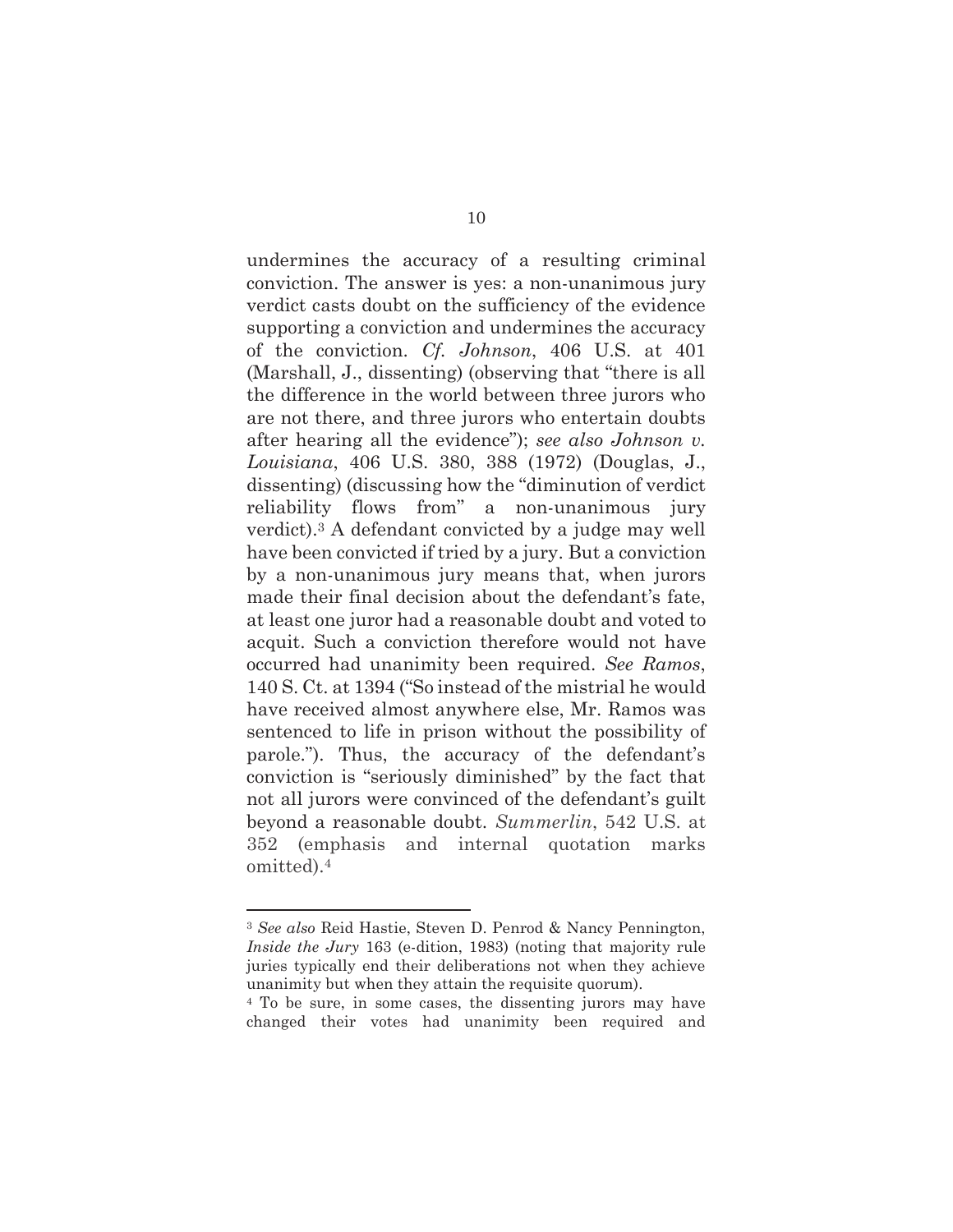For the same reason, *Allen v. Hardy*, 478 U.S. 255 (1986) (per curiam), is inapposite here. In *Allen*, this Court held that *Batson v. Kentucky*, 476 U.S. 79 (1986), does not apply retroactively to cases pending on federal collateral review. Justice Kavanaugh suggested in his *Ramos* concurrence that *Allen* would dictate a similar non-retroactivity ruling in this case. *Ramos*, 140 S. Ct. at 1420 n.8 (Kavanaugh, J., concurring). But, with respect to *Teague*, a *Ramos*  violation is unique and requires retroactive application even assuming the validity of *Allen*.

There is no disputing the "notable and consequential" nature of this Court's *Batson*'s decision "recogniz[ing] the pervasive racial discrimination woven into the traditional system of unfettered peremptory challenges." *Ramos*, 140 S. Ct. at 1418 (Kavanaugh, J., concurring). Discrimination in jury selection is one of the most serious injuries in our constitutional system. Not only are "[d]efendants . . . harmed . . . when racial discrimination in jury selection compromises the right of trial by impartial jury, but racial minorities are harmed more generally," and "the very integrity of the courts is jeopardized . . . undermin[ing] public confidence in adjudication." *Miller-El v. Dretke*, 545 U.S. 231, 237– 38 (2005). By modifying the procedure for challenging discriminatory peremptory strikes, *Batson* effected an

deliberations continued; in other cases, a unanimous jury may have compromised on a lesser charge. But the presence of at least one juror who had reasonable doubt and voted to acquit means that, at a minimum, the likelihood that the defendant would have been convicted of the same charge by a unanimous jury is "seriously diminished." *Id*.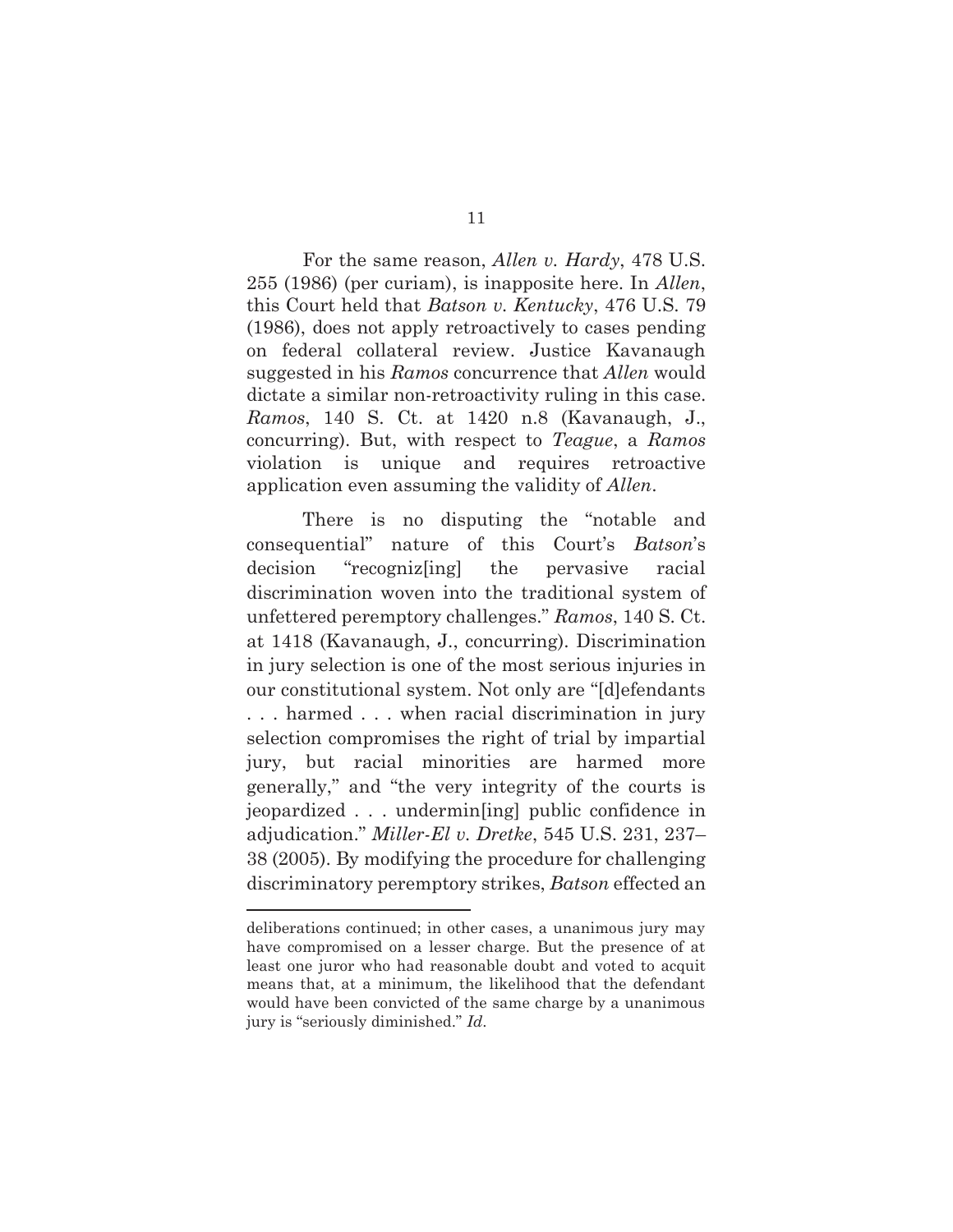important procedural shift to investigate instances of jury discrimination more accurately. *Batson* also recognized the fundamental principle that the racebased exclusion of a single juror violates the Constitution and indeed undermines the rule of law. *Flowers v. Mississippi*, 139 S. Ct. 2228, 2242 (2019) ("Under the Equal Protection Clause, the Court stressed, even a single instance of race discrimination against a prospective juror is impermissible"). Justice Kavanaugh's *Ramos* concurrence properly recognizes these concerns. *Ramos*, 140 S. Ct. at 1418 (Kavanaugh, J., concurring).

The importance of *Batson* cannot be overstated, and its impact on the accuracy of trial outcomes is significant. "[W]here the prosecution uses its peremptory challenges to cull black and Hispanic jurors from the jury empaneled for the trial of a black defendant, the threat to the accuracy of the trial is significant and unacceptable." *Allen*, 478 U.S. 255, 263–64 (1986) (Marshall, J., dissenting). Amicus submits that Justice Marshall was correct to dissent in *Allen*, and that *Batson* should have applied retroactively.

Even accepting the validity of *Allen*, however, its retroactivity analysis is inapt because a *Ramos*  violation is unique under *Teague*. When *Batson* is violated, the impact on the outcome of any specific verdict is "unknown and perhaps unknowable." *Allen*, 478 U.S. at 263 (Marshall, J., dissenting); *see, e.g., Peters v. Kiff*, 407 U.S. 493, 503–04 (1972) (explaining that the ultimate effect of removing from the jury room qualities of human nature and varieties of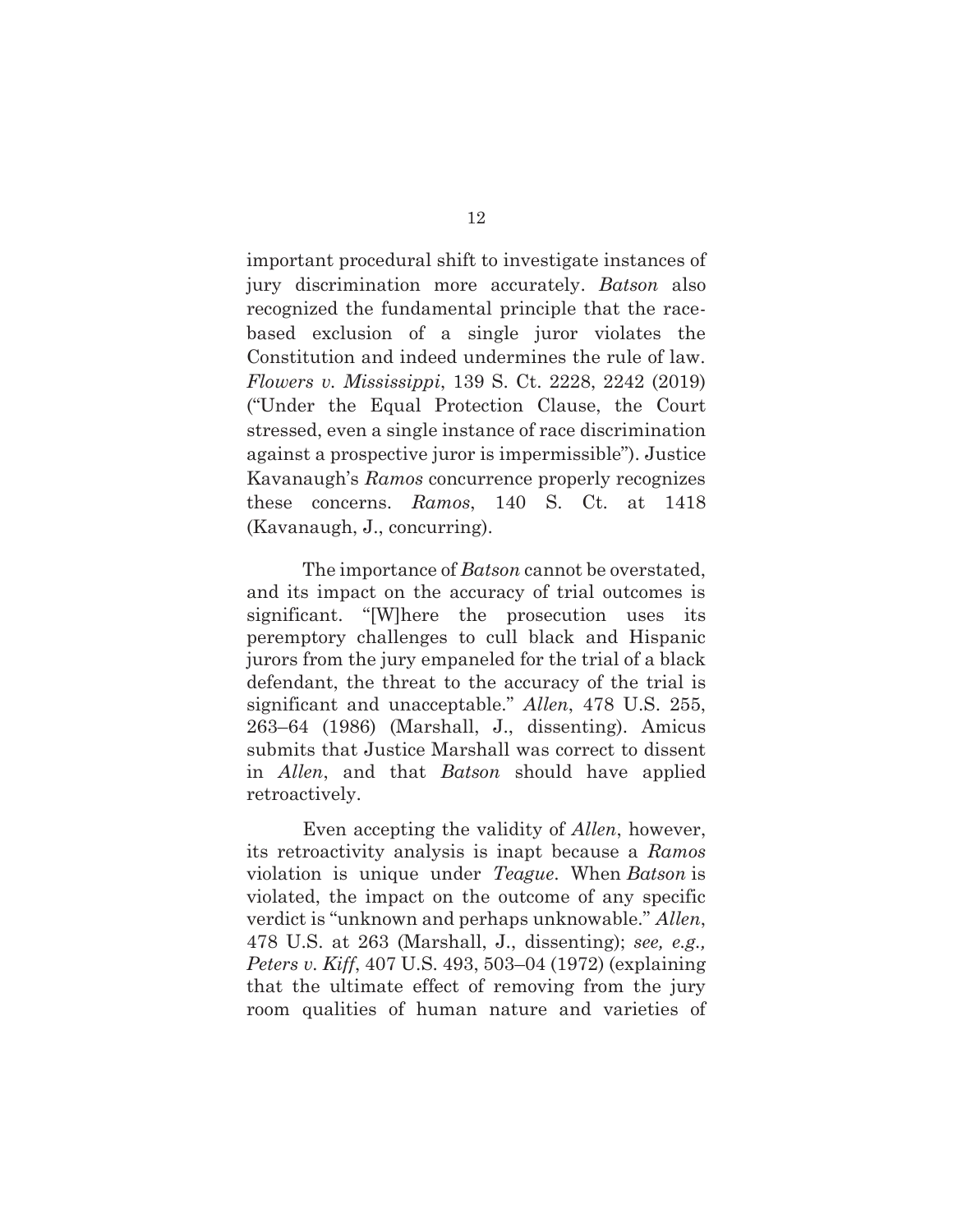human experience is "unknown and perhaps unknowable"). Considering the unknowable impact on the fact-finding process from a *Batson* violation, the Court in *Allen* concluded that *Batson* would have only "some impact on truthfinding" but would not have "such a fundamental impact on the integrity of factfinding as to compel retroactive application." *Allen*, 478 U.S. at 259.

The effect of a *Ramos* violation is not "unknown and [] unknowable." *Allen*, 478 U.S. at 263 (Marshall, J., dissenting). The opposite is true: it is verifiable that a defendant convicted by a non-unanimous jury likely would not have been convicted under *Ramos*'s unanimity requirement. *See Ramos*, 140 S. Ct. at 1393 ("So instead of the mistrial he would have received almost anywhere else, Mr. Ramos was sentenced to life in prison without the possibility of parole.") (Gorsuch, J.). That is, we *know* it is likely that a conviction by a divided jury pre-*Ramos* would not have resulted in a conviction under *Ramos*.

When a jury deliberation resulted in a nonunanimous guilty verdict, the fact-finding process was necessarily undermined, and the non-unanimous jury verdict had "a fundamental impact on the integrity of factfinding . . . ." *Allen*, 478 U.S. at 259. *Ramos* therefore warrants retrospective application under *Teague*.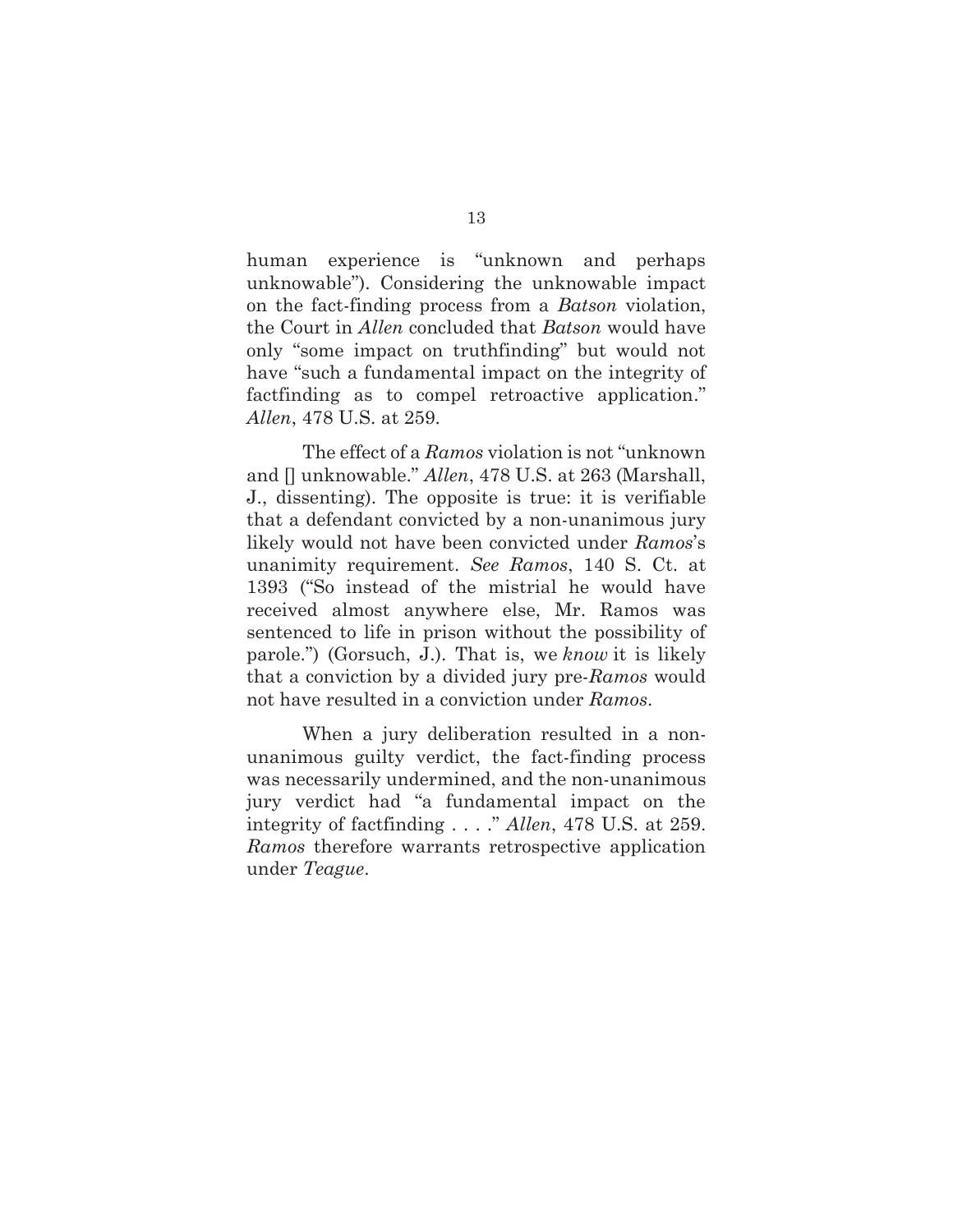#### **II. The Racist Design and Operation of Louisiana's and Oregon's Non-unanimous Jury Rules Support Retroactive Application of** *Ramos***.**

Beginning in 1898, Louisiana's non-unanimous jury rule "silenced and sidelined [Black jurors] in criminal proceedings and caused questionable convictions [for defendants] throughout Louisiana." *State v. Gipson*, No. 2019-KH-1815, at 2 (La. June 3, 2020) (Johnson, C.J., dissenting from denial of writ). As this Court recognized in *Ramos*, Louisiana implemented its non-unanimous jury provision "to ensure that African-American juror service would be meaningless," and Oregon similarly implemented its rule in an effort to "dilute the influence of racial, ethnic, and religious minorities on Oregon juries." *Ramos*, 140 S. Ct. at 1343 (citation omitted). These non-unanimous jury rules were designed to undermine the accuracy of criminal convictions by limiting juror deliberations and silencing the perspectives and votes of Black jurors. And, until rejected by Louisiana voters and this Court in *Ramos*, Louisiana's and Oregon's non-unanimous jury schemes functioned as intended.

### **A. Louisiana's Non-Unanimous Jury Provision Was Designed to Undermine the Accuracy of Criminal Convictions.**

Louisiana's history of race-based juror exclusion and nullification dates to the 1800s. After Reconstruction ended and federal troops left the South, Louisiana Democrats called a Constitutional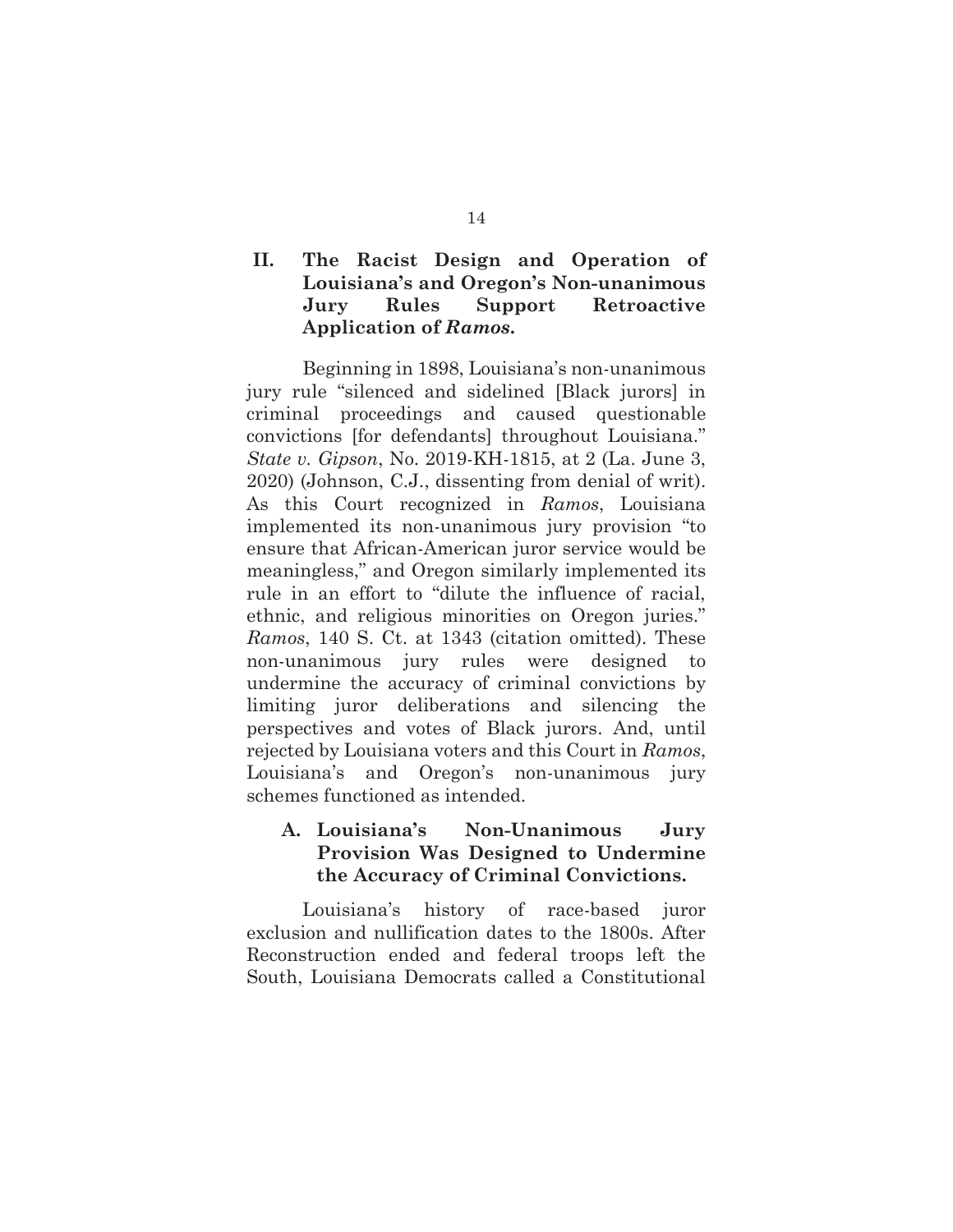Convention in 1898.5 "[T]he sinister purpose of the Convention was to create a racial architecture in Louisiana that would circumvent the Reconstruction Amendments and marginalize the political power of black citizens."6

During the period leading up to the Convention, Black men were routinely convicted when charged with a crime, regardless of the evidence. As one local paper acknowledged, "'in some of the parishes of the State the hostility to the negro is . . . such . . . that . . . juries in these benighted localities seem to think that it is their bounden duty to render a verdict of 'guilty as charged,' because the accused has black skin.'"7 But there was widespread fear among white Louisianans that if Black men served on juries, Black defendants "would simply not be convicted because of the African-American presence in the jury box."8 After the Fourteenth Amendment was ratified, one popular newspaper lamented that "if a negro be on trial for any crime, [a Black juror] becomes at once his earnest champion, and a hung jury is the usual result."9

<sup>5</sup> *See* Robert J. Smith & Bidish J. Sarma, *How and Why Race Continues to Influence the Administration of Criminal Justice in Louisiana*, 72 La. L. Rev. 361, 374–76 (2012).

<sup>6</sup> *Id*. (citation omitted).

<sup>7</sup> *See* Thomas Ward Frampton, *The Jim Crow Jury*, 71 Van. L. Rev. 1593, 1636–37 (2018) (quoting *Prejudiced Verdicts*, Opelousas Courier, Oct. 26, 1985, at 1).

<sup>8</sup> Smith & Sarma, *supra* note 5, at 376 (citation omitted).

<sup>9</sup> *Id.* at 375 (quoting *Future of the Freedman*, Daily Picayune, Aug. 31, 1873, at 5).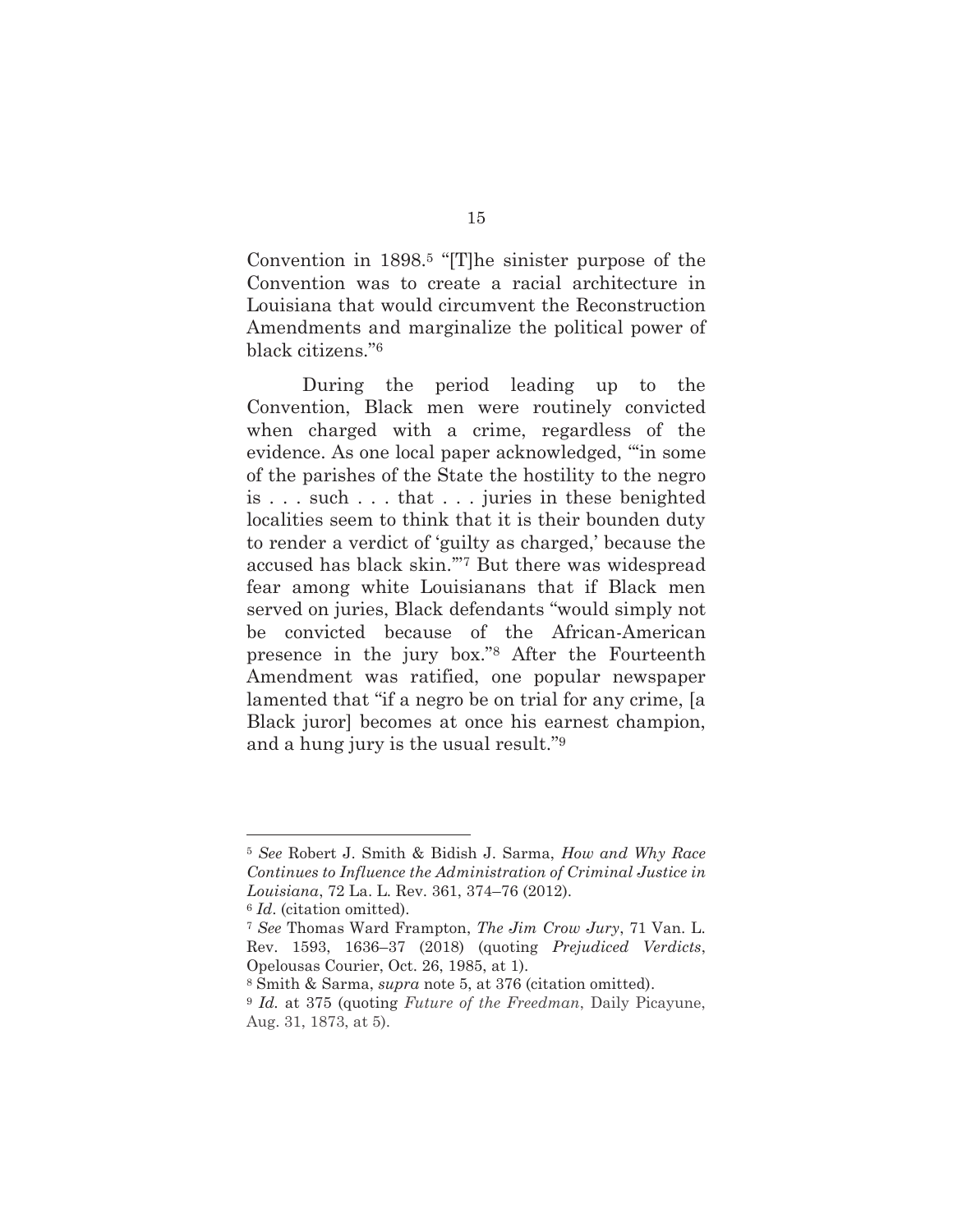It was at this 1898 Convention that Louisiana adopted the State's non-unanimous jury provision.10 The Convention's official record is replete with references to its racist goals. The Judiciary Committee Chair, Judge Thomas Semmes, bluntly declared that the purpose of the Convention was "to establish the supremacy of the white race in this State to the extent to which it could be legally and constitutionally done . . . ."11 Convention delegates sought to placate the "popular sentiment of th[e] State," which, as one delegate put it, was the desire for "universal white manhood suffrage, and the exclusion from the suffrage of every man with a trace of African blood in his veins."12 At the end of the Convention, Convention President Kruttschnitt marveled at its success, congratulating the delates for drafting a constitution that would "perpetuate the supremacy of the Anglo-Saxon race in Louisiana."13

Consistent with their broader goal to perpetuate white supremacy, delegates adopted a non-unanimous jury provision designed both to exclude Black jurors from any meaningful voice, and to ensure that Black men would continue to be

<sup>10</sup> The originally ratified provision first required that, for "cases in which the punishment is necessarily at hard labor," nine out of twelve jurors must vote for guilt. La. Const. art. 116 (1898). The provision was updated in 1974 to require that at least ten

jurors vote for guilt. *See* La. Const. art. I, § 17 (1974). 11 *Official Journal of the Proceedings of the Constitutional Convention of the State of Louisiana: Held in New Orleans, Tuesday, February 8, 1898*, at 375 (printed by H.J. Hearsey, 1898).

<sup>12</sup> *Id.* at 380.

<sup>13</sup> *Id.* at 381.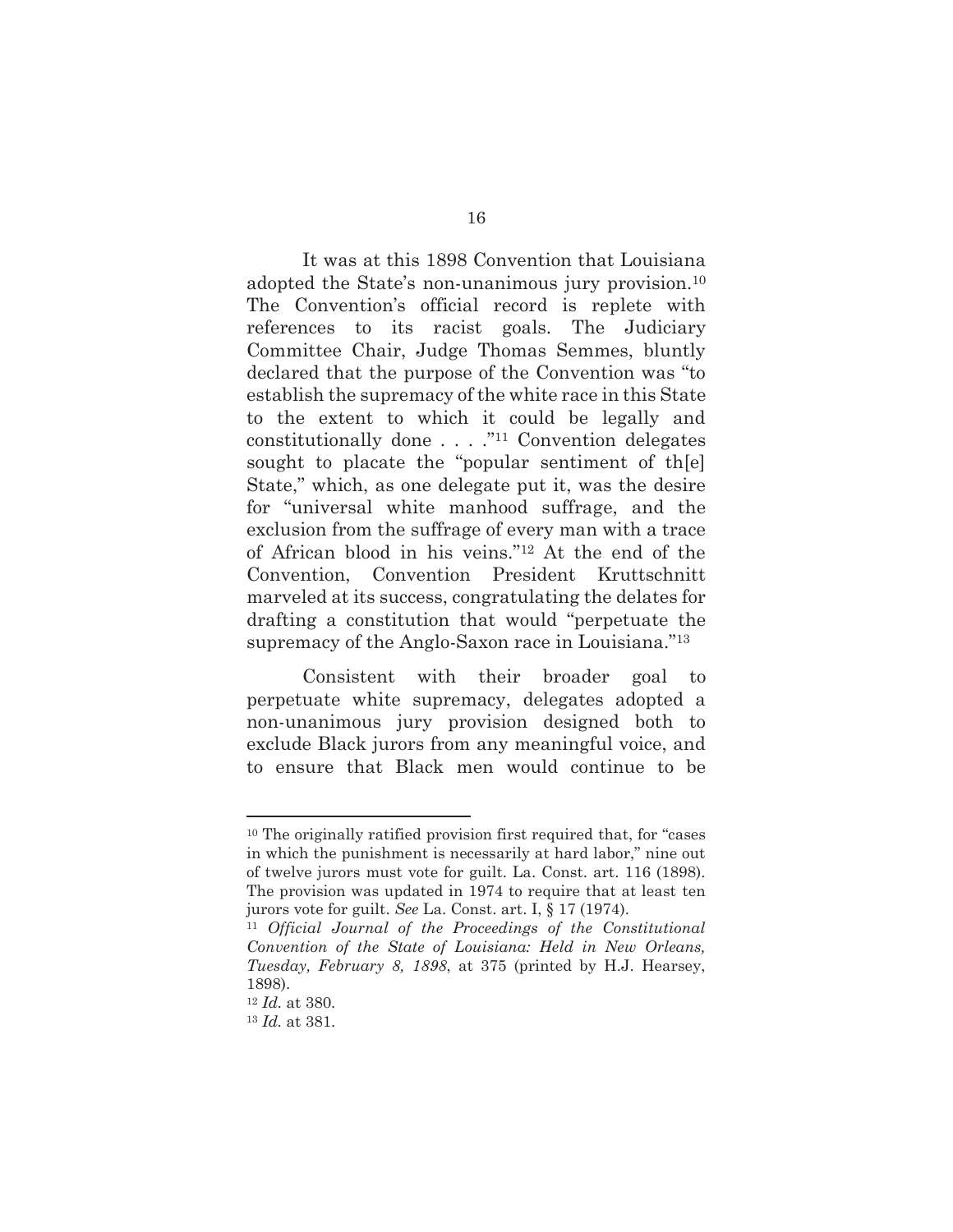| convicted | regardless | the | evidence. |
|-----------|------------|-----|-----------|
|           |            |     |           |

#### **B. Louisiana's Non-Unanimous Jury Provision Functioned as Intended.**

Until it was abandoned in 2018, Louisiana's non-unanimous jury rule functioned as intended.14 Louisiana's "longtime use of a law deliberately designed to enable majority-White juries to ignore the opinions and votes of Black jurors at trials of Black defendants has . . . affected the fundamental fairness of Louisiana's criminal legal system." *Gipson*, No. 2019-KH-1815, at 4. The discriminatory effects of Louisiana's non-unanimous jury provision are welldocumented.

In "*The Jim Crow Jury*," Thomas Frampton recently documented that, with respect to nonunanimous jury verdicts rendered by racially mixed juries (11-1 or 10-2) between 2011 and 2017, a disproportionate number of verdicts returned were "guilty," and only a small number were "not guilty."15 Black jurors disproportionately cast not guilty votes that were overridden by the guilty votes of the other

<sup>14</sup> As Justice Alito highlights in his dissenting opinion in *Ramos*, both Louisiana and Oregon ratified post-adoption amendments to their non-unanimous jury provisions. *See Ramos*, 140 U.S. at 1425-40 (Alito, J., dissenting). But Louisiana's and Oregon's amendments to their non-unanimous jury provisions did not erase the racist history and design of the non-unanimous jury. *See United States v. Fordice*, 505 U.S. 717, 729 (1992) (policies that are "traceable" to a State's de jure racial segregation and that "still . . . have discriminatory effects" offend the Equal Protection Clause). Nor, as discussed below, did they restore accuracy to non-unanimous convictions.

<sup>15</sup> Frampton, *supra* note 7, at 1636–37.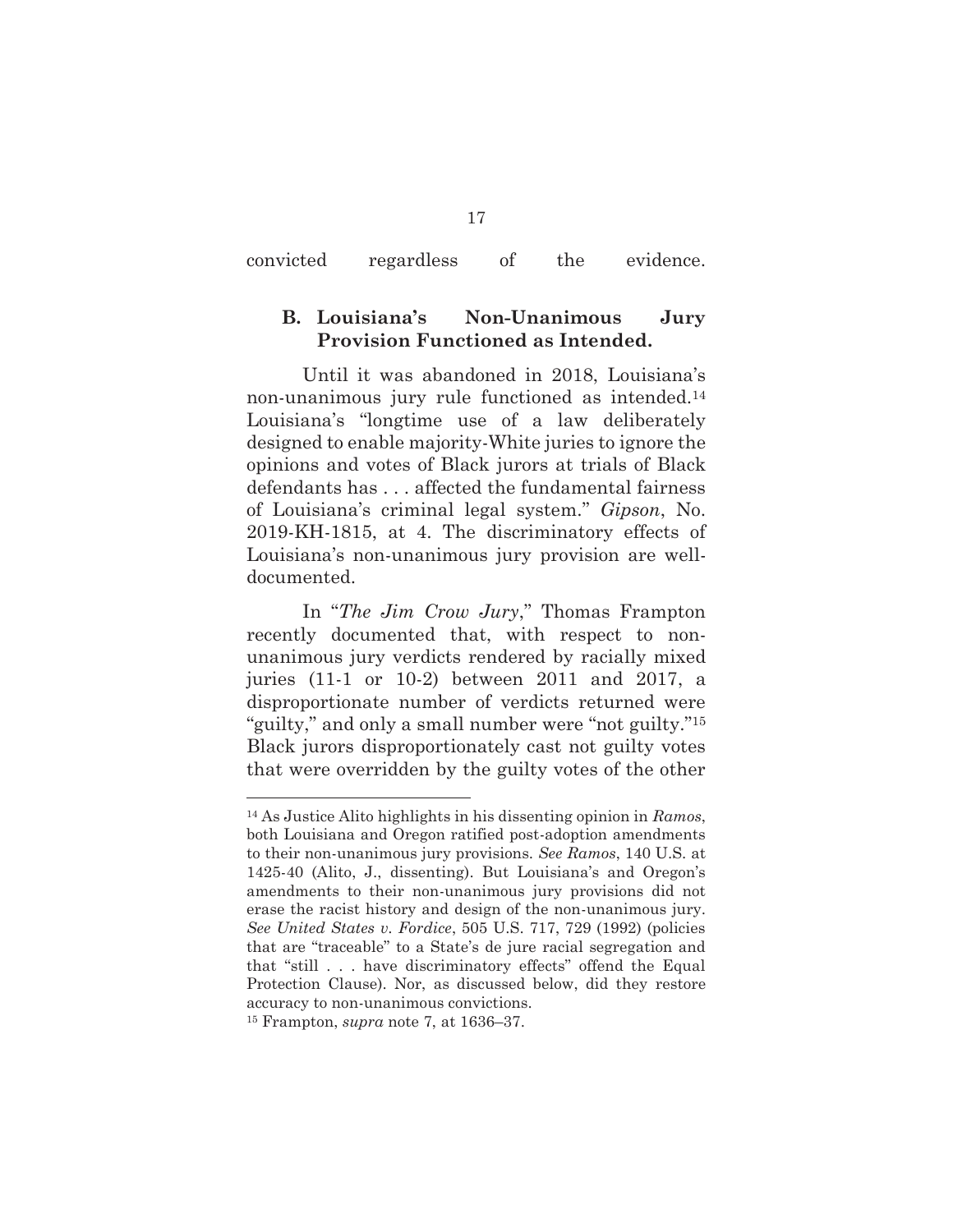jurors.16 In other words, "black jurors found themselves casting 'empty votes'—that is, 'not guilty' votes overridden by the supermajority vote of the other jurors . . . ."17 Louisiana's non-unanimous jury rule therefore continued to "inhibit inclusion" of minority jurors in the deliberative process.18 "These cases demonstrate that the non-unanimous-decision rule operate[d] . . .just as it was intended to 120 years ago—to dilute the influence of black jurors."19 By disproportionately muting the voices of African-American jurors on racially mixed juries, Louisiana further undercut the reliability and accuracy of nonunanimous guilty verdicts.

The quality of jury deliberation also suffered under Louisiana's non-unanimous jury regime. Studies on racial diversity in decision-making and jury deliberations show that on racially mixed juries, "white as well as black jurors describe the facts of the case more accurately and are more systematic about going through the evidence."20 "[U]nanimous juries deliberate longer, discuss and debate the evidence more thoroughly, reach more reliable conclusions . . .

<sup>16</sup> *Id*. at 1637.

<sup>17</sup> *Id*. 18 Kim Taylor-Thompson, *Empty Votes in Jury Deliberations*, 113 Harv. L. Rev. 1261, 1263 (2000).

<sup>19</sup>Frampton, *supra* note 7, at 1636; *see also id*. at 1637 ("[C]ompared to their white counterparts, black jurors were about 2.5 times as likely to be casting 'empty votes' to acquit at the close of deliberations.") (citation omitted).

<sup>20</sup> Emily Bazelon, *Two Jurors Voted to Acquit. He Was Convicted of Murder Anyway.*, N.Y. Times Magazine, Jan. 15, 2020 (citing Samuel R. Sommers, *On Racial Diversity and Group Decision Making: Identifying Multiple Effects of Racial Composition on Jury Deliberations*, 90 J. Personality and Soc. Psych. 597 (2006)).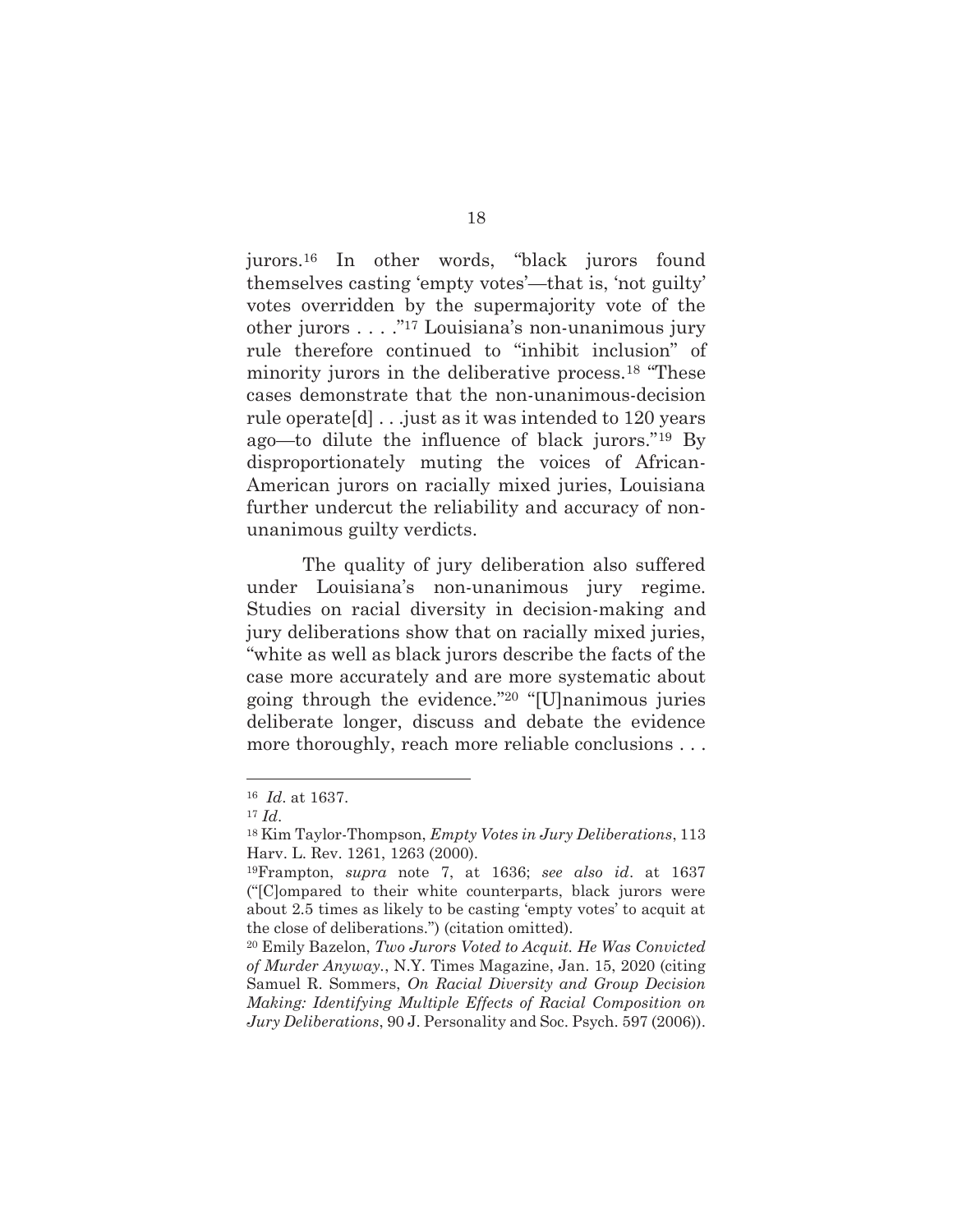and are more tolerant and respectful of dissenting voices."21 But when a jury was not required to reach unanimity before reaching a verdict, jury deliberations often halted "once a vote indicates that the required majority has formed . . . ."22 Shorter deliberations often lead to less accurate judgments: non-unanimous juries "discourage[] painstaking analyses of the evidence and steer[] jurors toward swift judgments that too often are erroneous or at least highly questionable."23

And, just as it was intended to do when adopted in 1898, Louisiana's non-unanimous jury rule continued to harm Black defendants well into the 21st Century. Between 2011 and 2017, African American defendants "were more likely to be convicted in cases where at least one or two jurors harbored doubts."24 In other words, African American defendants were overrepresented in the pool of defendants who were convicted non-unanimously; by contrast, white defendants "were overrepresented . . . among unanimous convictions and underrepresented . . . among nonunanimous convictions."25 Thus, just as the delegates at the 1898 Constitutional Convention intended, Louisiana's non-unanimous juries continued to over-empower white jurors while disempowering Black jurors, to the detriment of Black defendants. This evidence highlights how the interaction between non-unanimous juries and race continued to seriously diminish the accuracy of the

<sup>21</sup> Smith & Sarma, *supra* note 5, at 378–79. 22 Taylor-Thompson, *supra* note 18, at 1272

<sup>23</sup> *Id.* at 1273. 24 Frampton, *supra* note 7, at 1639.

<sup>25</sup> *Id.*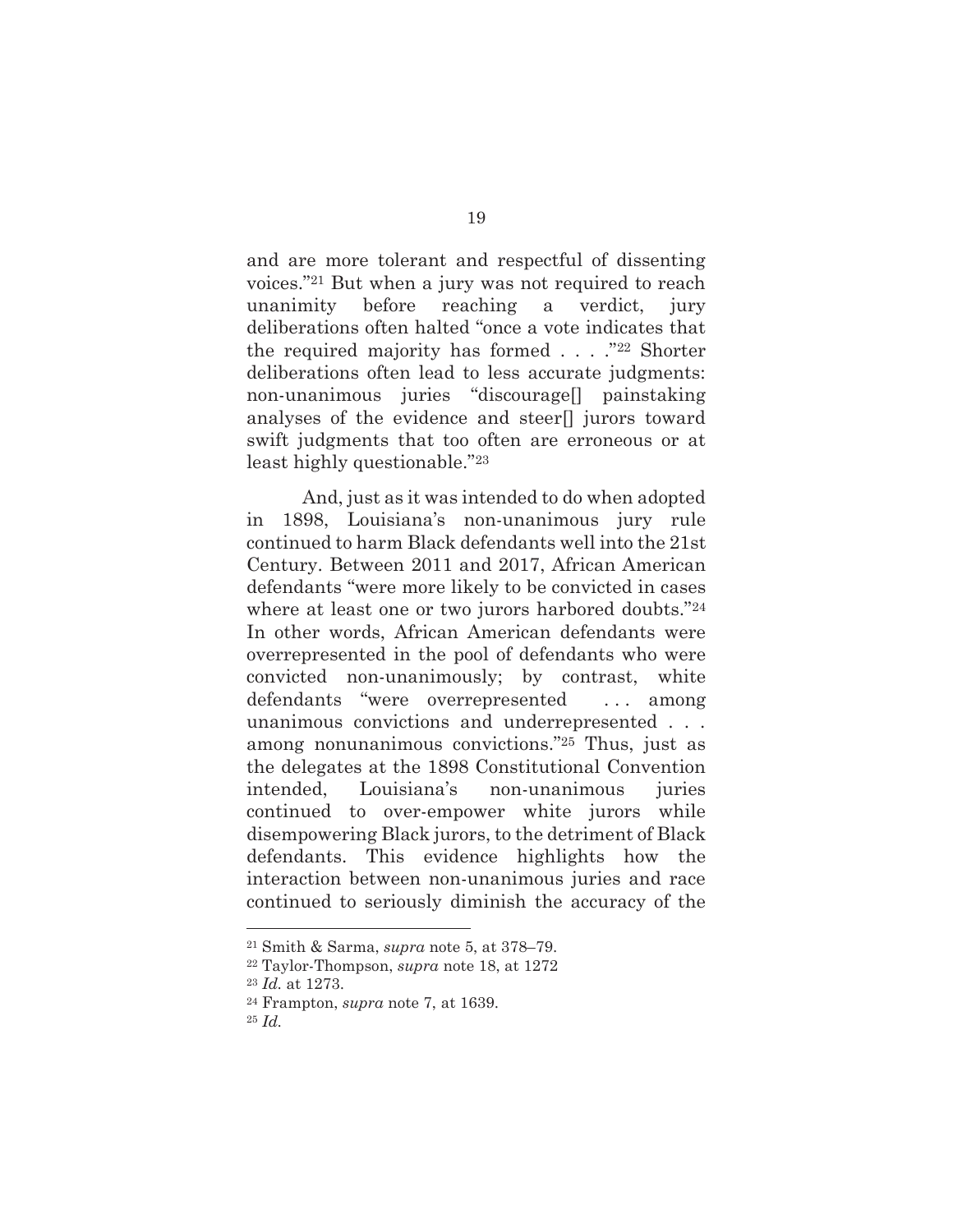factfinding process in Louisiana prior to 2018. *Whorton*, 549 U.S. at 418.

Race must play no role in dispensing criminal punishment because a "basic premise of our criminal justice system" is that "[o]ur law punishes people for what they do, not who they are." *Buck v. Davis*, 137 S. Ct. 759, 778 (2017). Yet, because of Louisiana's nonunanimous jury law, Black defendants were more likely to be convicted than their white counterparts. This shows that the non-unanimous jury rule seriously diminished the likelihood of an accurate outcome, i.e., an outcome where race has no role in whether a defendant is convicted.

The harms inflicted upon African Americans jurors and defendants alike—by Louisiana's nonunanimous jury provision, persist. "Defendants convicted by non-unanimous jury verdicts are prisoners of a law that was designed to discriminate against them and disproportionately silence African American jurors." *Gipson*, No. 2019-KH-1815, at 9. The historical design and contemporary effect of Louisiana's non-unanimous jury rule are ongoing: "Simply pledging to uphold the Constitution in future criminal trials does not heal the wounds already inflicted on Louisiana's [Black] community by the use of this law for 120 years." *Id.* This Court should hold *Ramos*'s unanimity requirement applies retroactively to cases on federal collateral review.